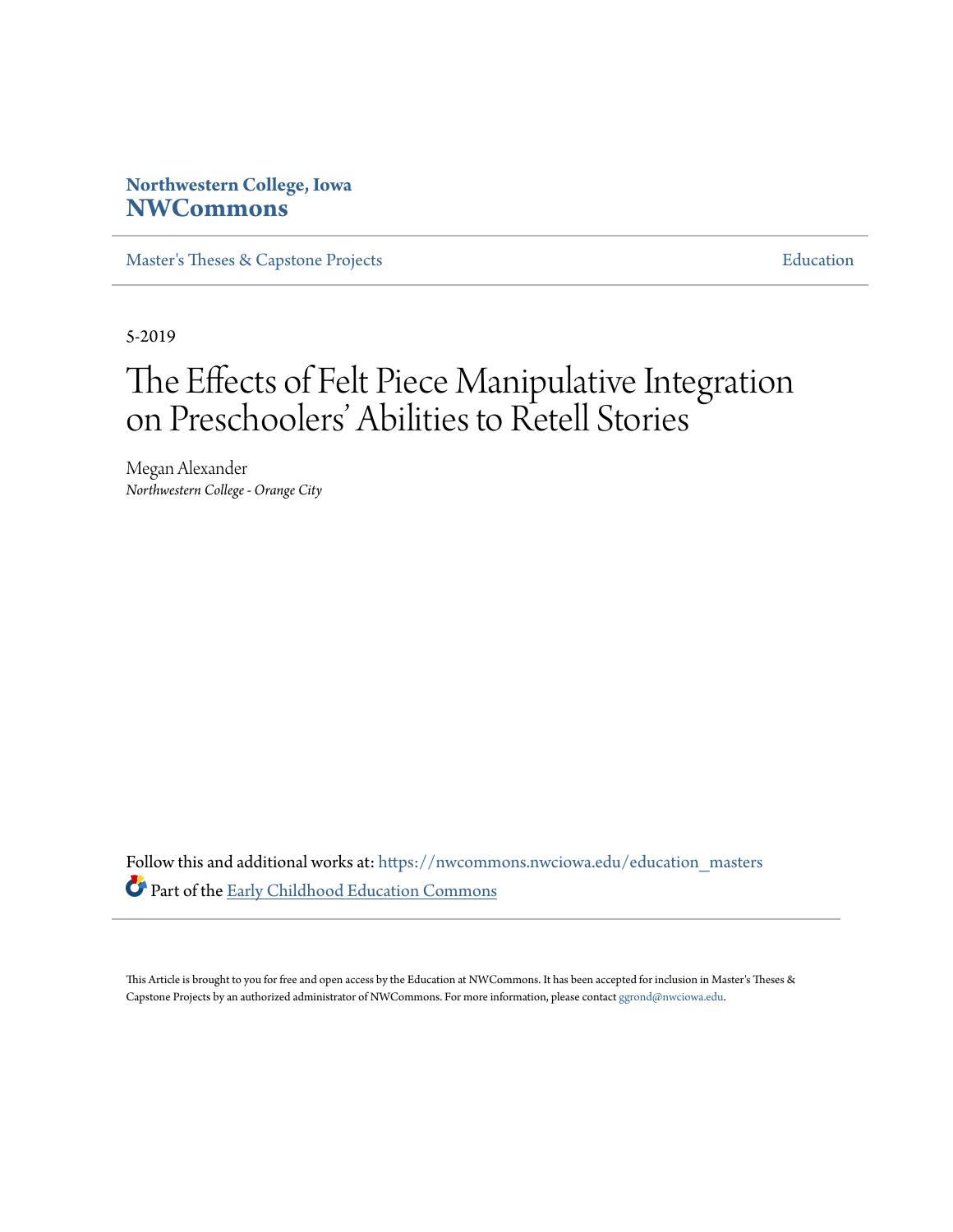The Effects of Felt Piece Manipulative Integration on Preschoolers' Abilities to Retell Stories

Megan Alexander

Northwestern College

An Action Research Project Presented in Partial Fulfillment of the Requirements For the Degree of Master of Education April 2019

Dr. Sara Waring-Tiedeman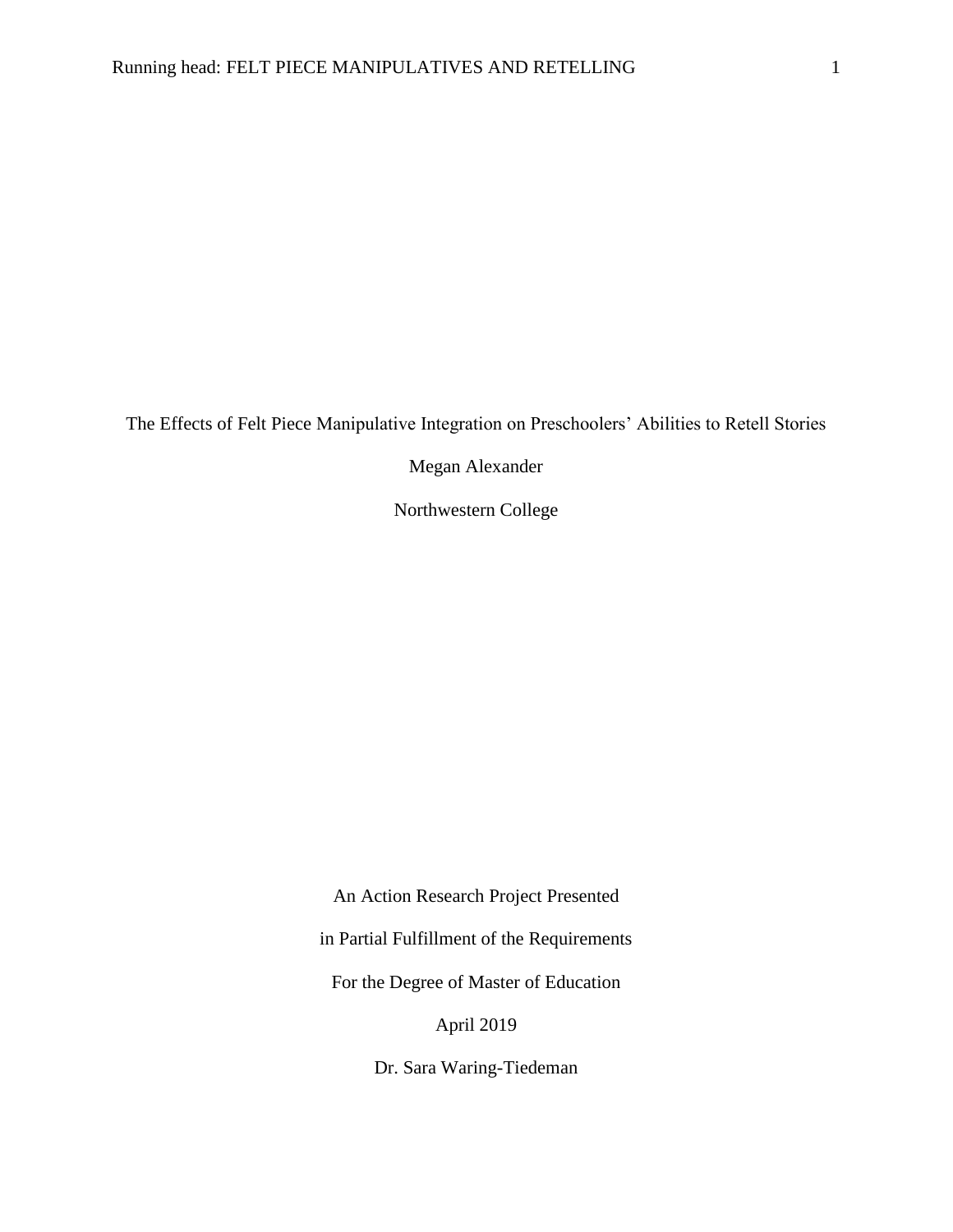# **Table of Contents**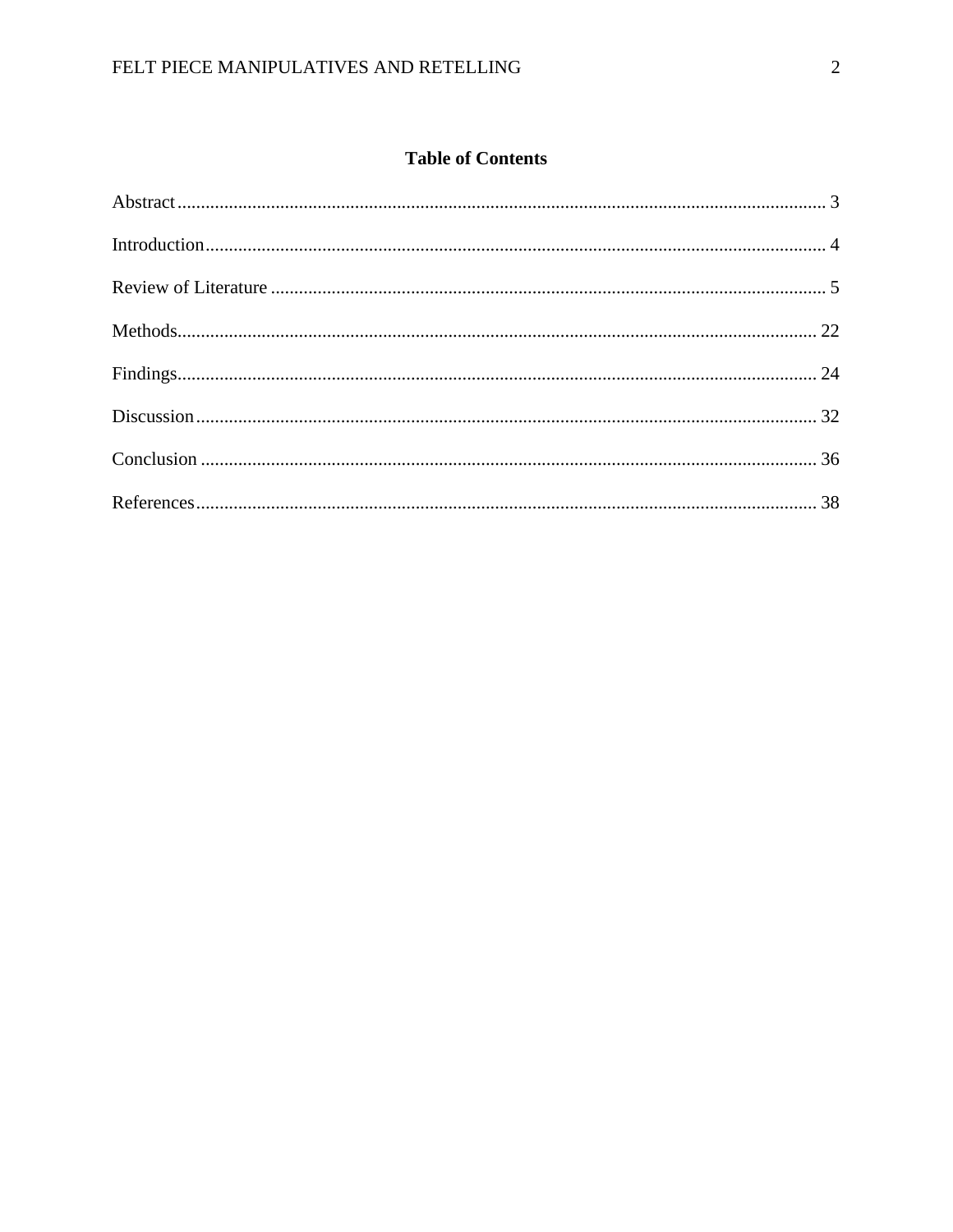#### **Abstract**

The purpose of this action research project was to determine the effect of felt piece manipulative integration on preschoolers' abilities to retell stories. A preschool class was taught retelling skills and story grammar elements. The class was exposed to a fairy tale five times and then each student was assessed on retelling abilities and the number of story grammar elements recalled without the integration of manipulatives. The class was then exposed five times to another fairy tale by the same author and was assessed on the same skills while having access to felt piece manipulatives that represented the story grammar elements taught, including characters, setting, and the feelings of the characters. Comparisons were made between the number of elements recalled and reported when children were assessed without felt piece manipulatives verses the number recalled and reported with felt piece manipulative integration. Analysis of the data collected suggests that integration of felt piece manipulatives has a positive effect on increasing the number of story grammar elements reported during assessments by preschool students.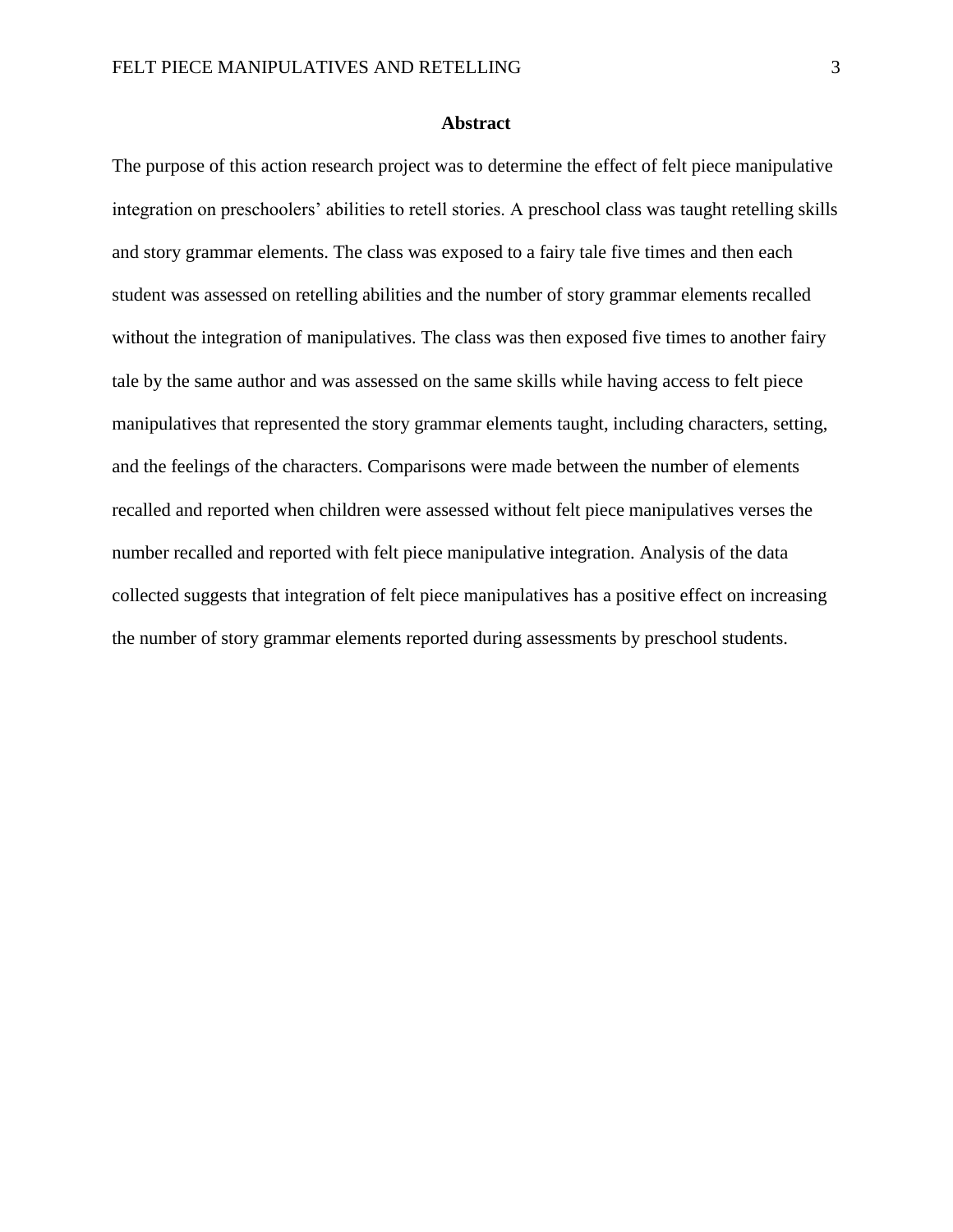#### **The Effects of Felt Piece Manipulative Integration on Preschoolers' Abilities to Retell**

This research will look at whether or not felt-piece manipulatives in particular may serve as an effective tool in developing the retelling skills in preschool students. As states have become more standardized in the objectives they require students to meet at each grade level, educators are looking for diverse and meaningful ways to help students meet these demands. Manipulative integration and hands-on learning activities have been developing as crucial elements to student advancement toward mastery of these standards. Schools, administrators, and teachers are pushing to implement these types of learning opportunities in classrooms of all grade-levels across the nation. Currently, much of the research that exists in regard to manipulative integration in schools pertains to manipulative integration in math and is primarily conducted in elementary classrooms. Many findings within this realm of studies do support the use of manipulatives and suggest increased student learning and more comprehensive understanding of classroom content when students experience the learning through the use of manipulatives.

Further research is needed, however, on the specific implications in preschool literacy. Some research supports claims that manipulatives can positively impact students learning, while other research suggests a possibility that such materials can actually be distracting for students as they perform learning tasks (Petersen & McNeil, 2012). This action research project looks to explore whether or not integrating felt-piece manipulatives into preschool students' retelling activities has an impact on the number of story elements they are able to recall during a retelling assessment. Many types of manipulatives exist, but felt-piece manipulatives are affordable and can be easily created and adapted to represent story grammar elements from any text. The researcher seeks to learn whether integrating this particular kind of manipulative into literacy will be an effective teaching strategy in developing retelling skills in preschool students.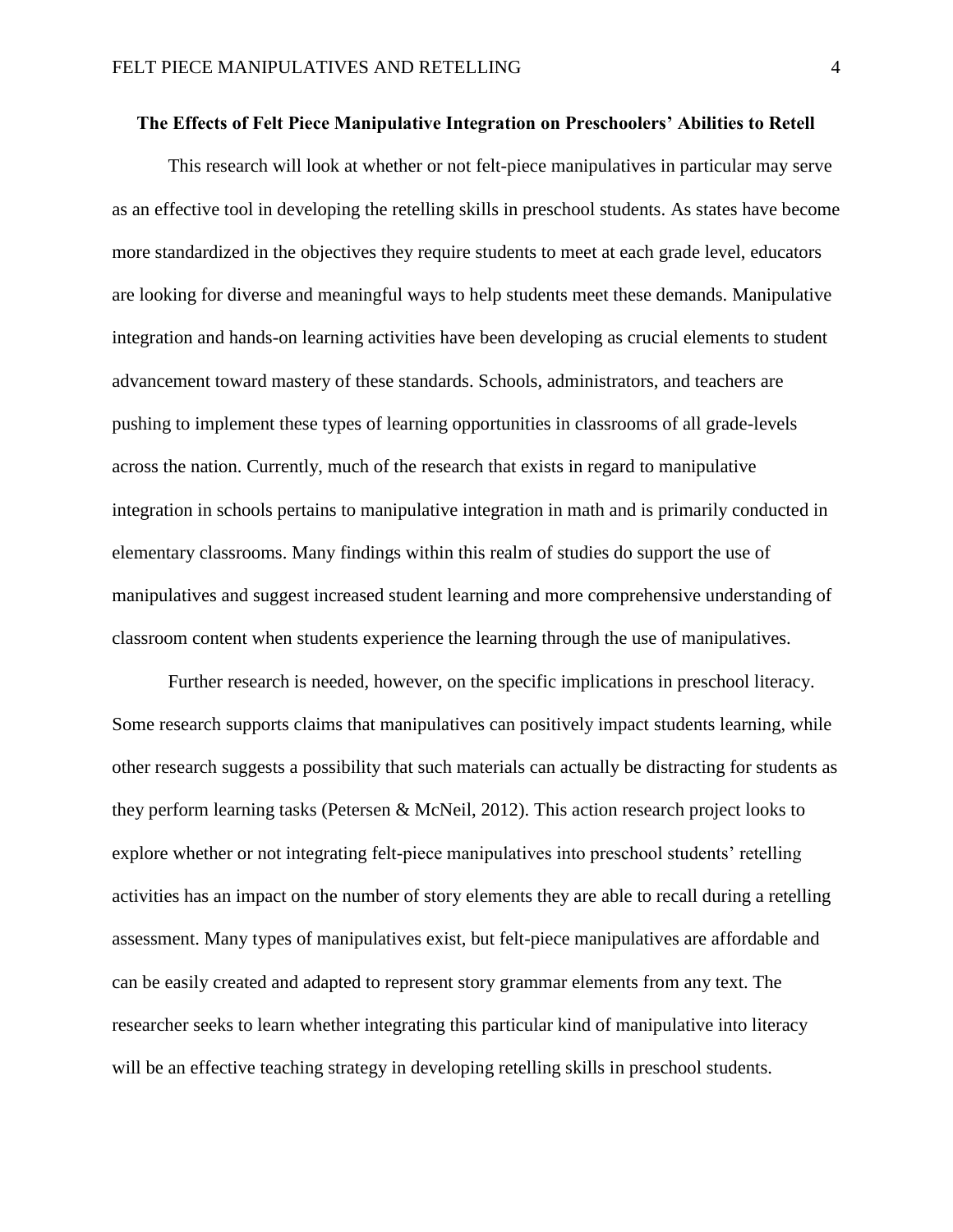The results of such study may have implications in many preschool classrooms and can serve as evidence to support integrating or not integrating felt-piece manipulatives in preschool settings to elicit and develop retelling skills in students. Felt piece manipulatives are reasonable in cost and provide a format in which teachers can easily create and manipulate props to fit the story grammar elements of any book or text. Findings from this research may impact the field of early childhood in offering a specific tool that is readily available and easily accessed and adapted for specific content as an option to be used in helping students develop retelling and comprehension skills. This may offer a way for teachers to integrate manipulatives when their school or district may not be in a financial position to do so otherwise. Because retelling and comprehension skills are linked to future academic success, increasing these skills in preschool students could also potentially impact their academic achievements throughout the rest of their education as well.

### **Review of the Literature**

Literacy skills and reading ability consistently prove to top the list of importance in education systems throughout the world and are credited as markers of and for educational success. These skills provide the foundation from which students begin to learn other subject and content areas and linked as crucial to future success (Burts, Berke, Heroman, Baker, Bickart, Tabors, & Sanders, 2016). An increase in emphasis on teaching and developing the literacy skills and the accountability for making sure students have mastered these proficiencies have become prevalent across all age levels. As the importance of training our students in literacy becomes increasingly evident and our nation continues to invest intensively in the resources and supports needed to develop these skills in all students, the need to implement meaningful and welldesigned literacy instruction for our youngest learners has quickly become evident as well.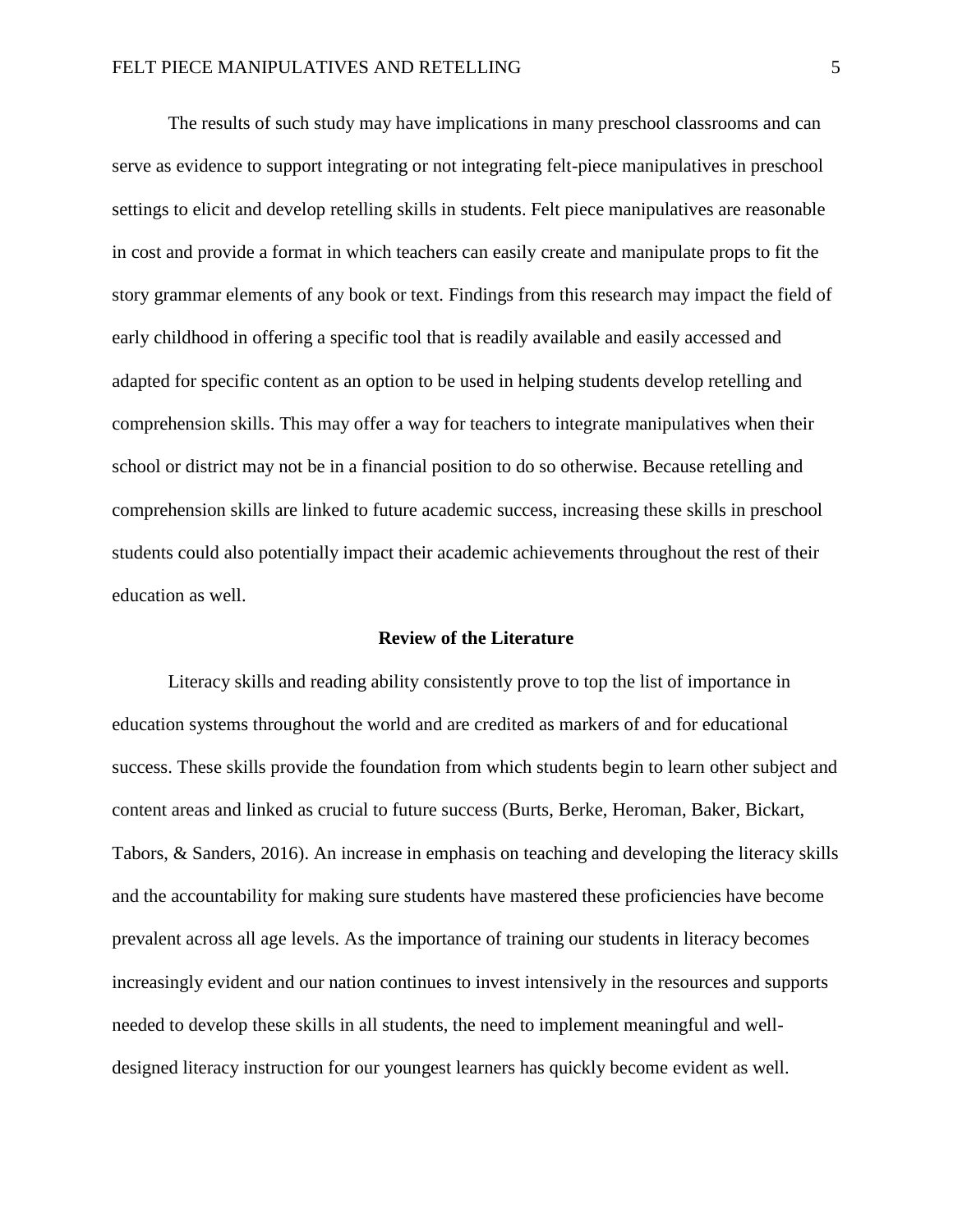The preschool years are "critical for literacy development" (Burts et al., 2016, p. 83). In addition to early number skills, phonics and comprehension skills often tap in as some of the very first curricular content taught to children, whether it be by teachers, care providers, or parents. Early oral language skills are foundational for literacy development in young children (Brown et al., 2014). It is crucial to invest time, energy, and effort into teaching students mastery of literacy content, and doing so has lasting impact on continued learning. In fact, the extent to which children understand reading and writing is one of the most effective predictors of whether or not the child will later "function competently in school and in life" (Burts et al., 2016, p. 83). Helping students develop these skills also impacts students' feelings and attitudes toward school and toward learning in general. When children enjoy being read to and when what they are reading is relevant and exciting to them they become motivated to learn to read which is followed by a motivation to read to learn (Heroman & Jones, 2004).

#### **Retelling**

Reading is much more than simply phonetic decoding and calling out words (Burts et al., 2016). It is a process that engages cognitive processing and critical thinking to truly read and furthermore comprehend that which readers are decoding. Learning to interpret the "meaning behind words" (Burts et al., 2016, p. 98) and using context to develop vocabularies is an integral part of developing literacy in the primary grades (Fountas & Pinnell, 2011). Students combine linguistic skills and cognitive skills to see texts as meaningful and to more fully understand the literature (Florida Center for Reading, n.d.). Only through combining these skills does a student truly experience the literature, understanding what the author intended the literature to convey and comprehending what happened in the story.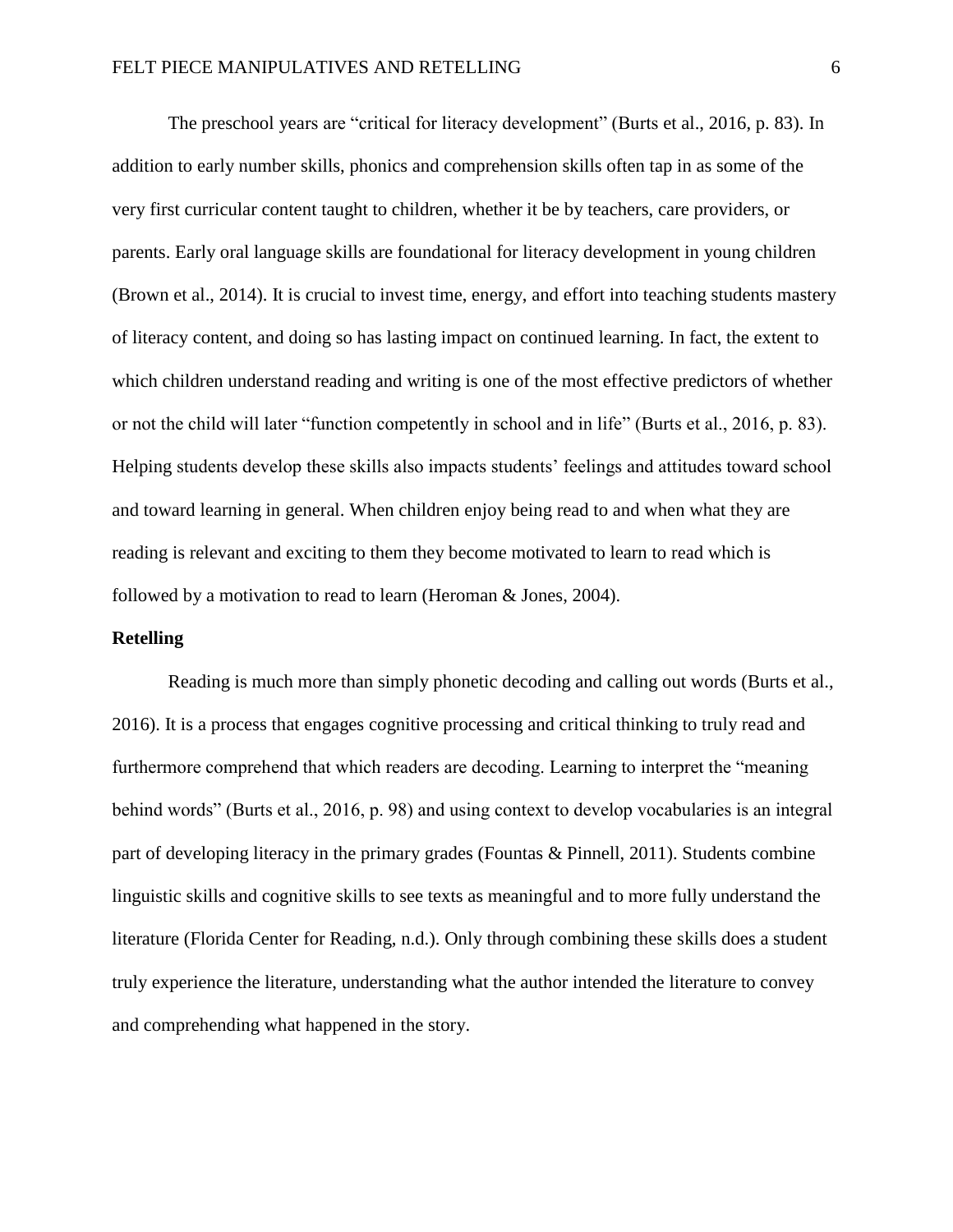Interpreting the meaning of words can be described as comprehending the text.

Comprehension, "the process of finding meaning" (Burts et al., 2016, p. 98), involves connecting what is heard to prior knowledge and understanding. The foundation provides readers and listeners the ability to understand what is happening in the text they are experiencing. The development of this skill is crucial to students' future success. "Comprehension of oral language and simple texts is essential to future reading success," because through comprehension children learn to "process what they hear" and eventually what they read (Burts et al., 2016, p. 98). More advanced reading strategies like making inferences, identifying an author's point of view, and making predictions all hinge on students' abilities to first understand what has happened in a given text.

As education has reformed and developed, assessment in narrative retelling has become an integral part of developing literacy in preschool students. In the 1960s, attention was drawn to the belief that educators need to foster preschool students' experiences in the written word in addition to the work that had already been progressing in developing spoken language experiences (Raban, 2014). Since then, this belief has continued to develop and grow within the field of early childhood education. Engaging children in activities that develop their abilities in retelling the stories experienced can enhance understanding and comprehension of the text. Such activities can compound the positive impact these experiences can have. Integrating retelling into children's early years increases literate vocabularies and leads to better readers and increased comprehension for children who have more frequently been engaged in literacy activities than for those who have not had as many encounters with literature (Burts et al., 2016).

**What is retelling?** Early narrative skills including identifying and retelling story grammar components have been shown to be one element of literacy development that is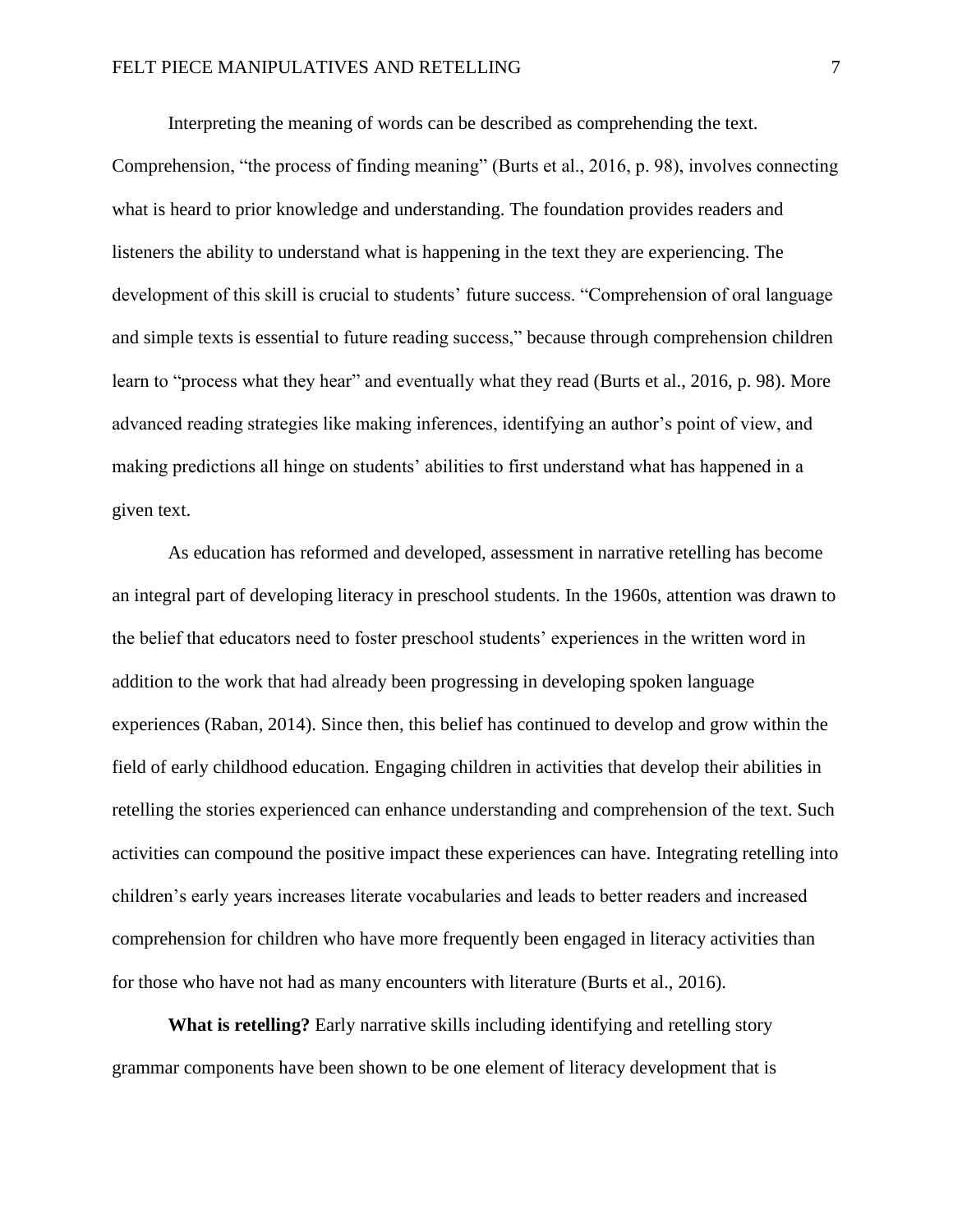necessary for later academic success (Brown et al., 2014). Retelling is a skill in which readers or listeners report information they read or heard in a text. Retelling "provides 'on-task' practice of a range of literacy skills" including "reading, writing, listening, talking, thinking, interacting, comparing, matching, selecting and organizing information, remembering, comprehending" (Robertson, Dow, & Hainzinger, 2006, p. 149). Narrative retelling evidences skills of recall and organization of linguistic elements and story grammar components (Brown, Garzarek, & Donegan, 2014). The story grammar components taught in retelling often vary in number, detail, and level of explicit exposure by grade and classroom, depending on students' overall abilities to recall and remember. For instance, story grammar elements expected to be retold in a sixth grade classroom may be greater in number and include elements that require more inference than the fewer, more basic, and primarily concrete elements taught in a preschool classroom. Story grammar components are "sequential parts of a narrative that provide the key features and plot to understand and follow a story" and traditionally include "character, setting, initiating event, internal response, action, consequence, and conclusion" (Brown et al., 2014, p. 155).

# **Instructional Strategies for Teaching Retelling**

Increasing students' awareness of story elements and their abilities to retell stories often results only from direct and explicit instruction about various literary elements. Providing an organized and "systematic way" for students to monitor their own retelling skills "may support maintenance and increased metacognitive skills" (Brown et al., 2014, p. 155). These methods of instruction can include teaching them about what various story grammar components are, listening to examples of retelling, practicing retelling, and evaluating their own retelling to identify which story grammar components were present and which had been omitted. Many times this explicit instruction occurs in large group settings, but some students benefit from more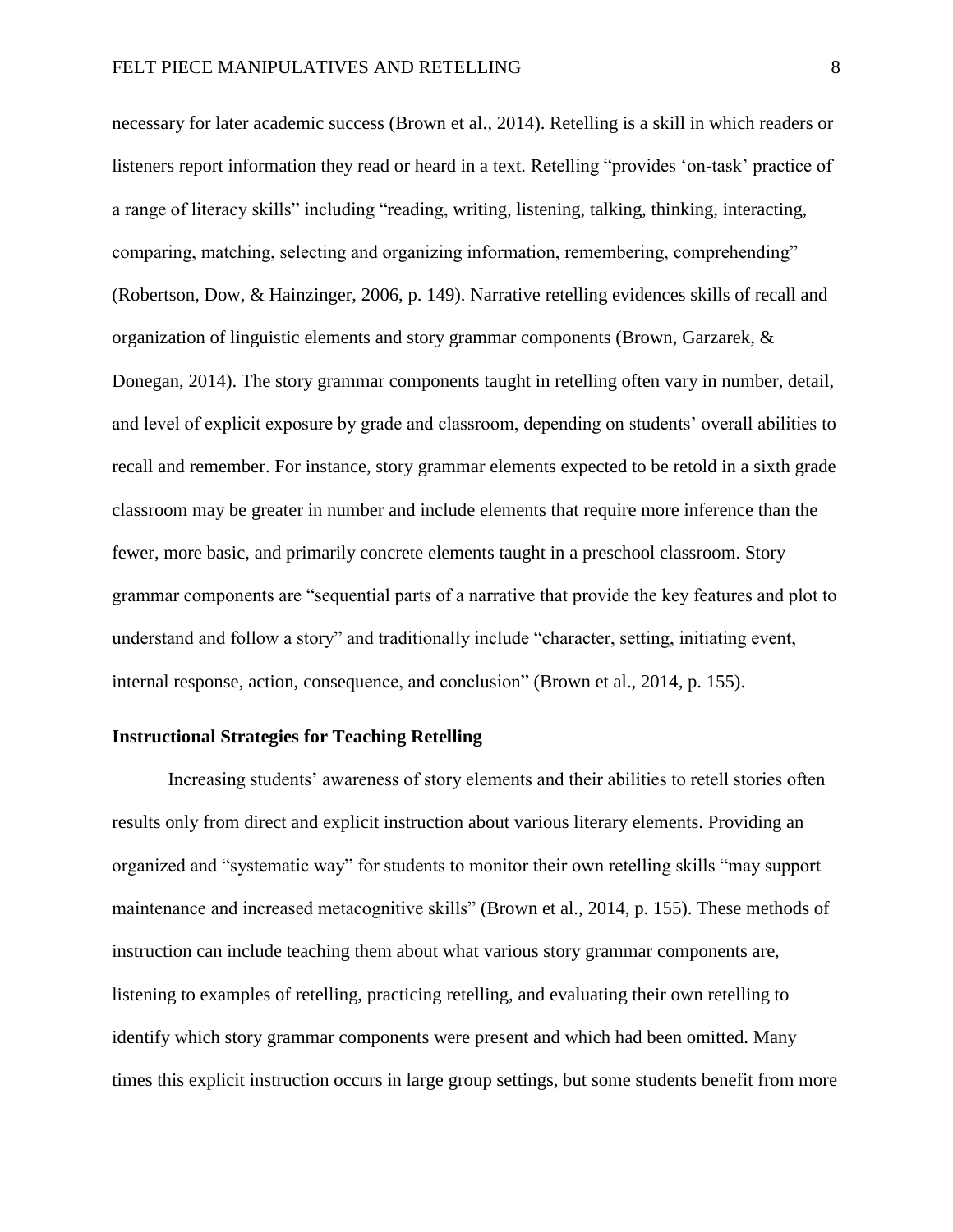individualized instruction. Often times, small group interventions may be beneficial for developing students' comprehension of stories and their abilities to retell (Brown et al., 2014).

**Direct instruction of story grammar elements.** Crucial to students' ability to retell is their knowledge of what story grammar elements should be included in a retell. Children need to be able to understand what the story grammar elements are prior to being able to identify them in a source of literature. Explicitly teaching these elements, including character, setting, plot, and events, for example, in addition to giving examples and practicing identifying story grammar elements in a text is an integral part in helping students learn to retell narratively. Interventions have been shown to be successful even with students prior to entering kindergarten (Spencer & Slocum, 2010). To supplement this kind of direct instruction, teachers can integrate combinations of cue cards, pictures of events, or other visuals, indicating reminders for students as to what the story grammar elements are.

**Direct instruction of retelling.** Students may progress in developing literacy skills through direct instruction as to what retelling is and what it looks and sounds like through modeling, practice, and self-reflection (Burts et al., 2016; Brown et al., 2014). Teachers, parents, and other stakeholders can support this growth by integrating picture walks into the introduction of literacy. This includes previewing the pictures in the book and encouraging students to make predictions about what they think might happen throughout the story based on the illustrations and the cover of the book (Burts et al., 2016). To increase understanding, adults should also provide opportunities for discussion about the book before, during, and after reading (Robertson et al., 2006) and encourage students to use specific language and vocabulary from throughout the book. Having these discussions helps students gain insight into what they have understood from the story and what elements of the story they may be left having misunderstandings (Burts et al.,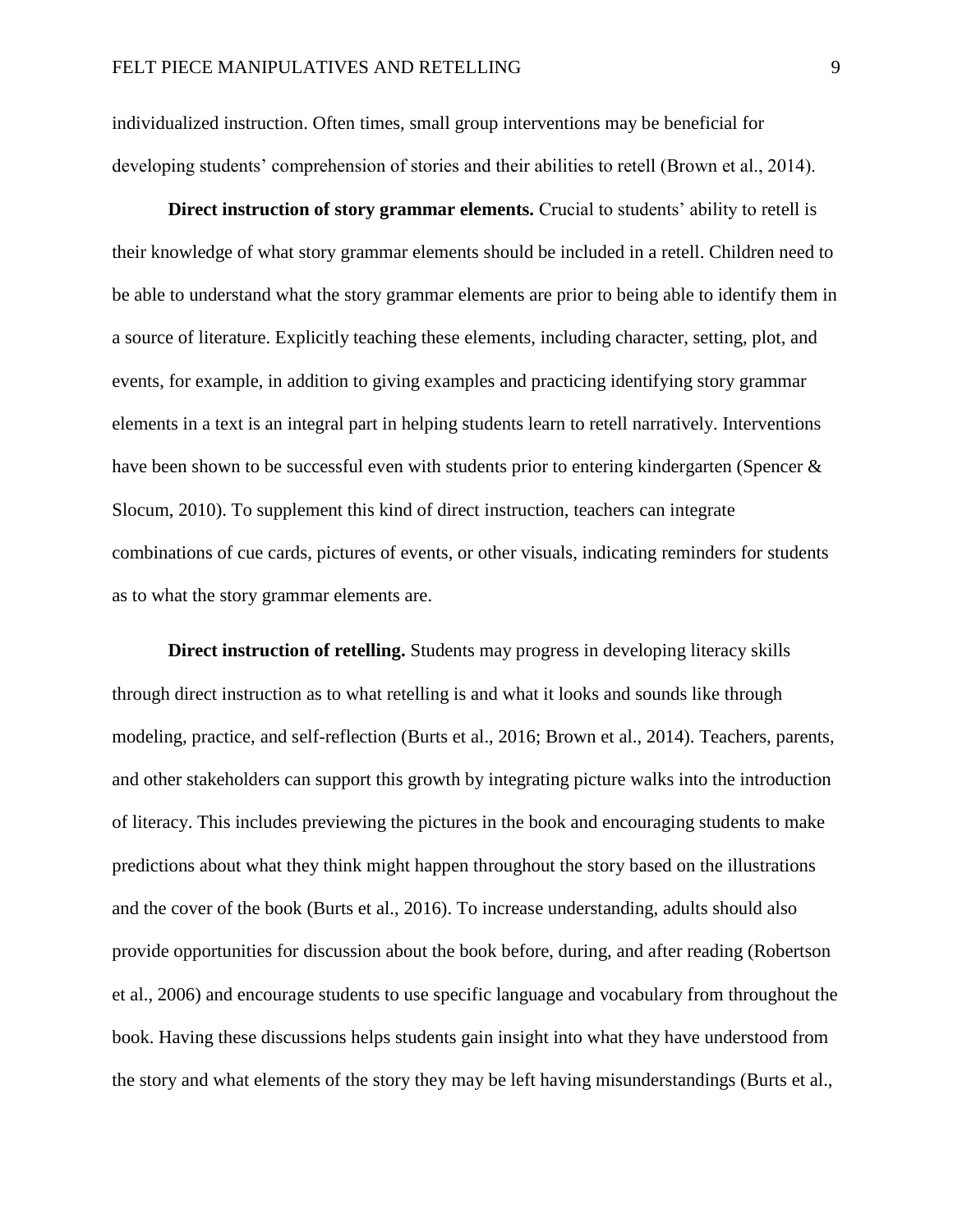2016; Hammond & Nessel, 2011). Retelling skills may be further developed through asking students to then take turns retelling different parts of the story, including more details as they are able, recording responses, and having students evaluate the retell they performed, identifying which story grammar elements were accounted for and which were left out. By incorporating a variety of these skills and practices in everyday literature experiences, children's overall understanding of the book deepens. Increasing their engagement with the text and by instigating discussions and conversations about the text, adults can help build students' understanding of the text, which results in enhanced ability to recall and retell details from the text (Burts et al., 2016).

**Methods of auditory delivery.** Children begin to develop these literacy skills and processes as they engage in in literature with an adult reader (Robertson et al., 2006). Shared reading experiences have been shown to be useful in encouraging early literacy skills (Robertson et al., 2006). Methods of auditory delivery also seem to affect preschool students' abilities to retell stories. Retelling skills in students can also be impacted by the method of story delivery. A study by Isbell, Sobol, and Lindauer (2004) suggests a difference in students' abilities to retell stories based on whether they had heard the stories told verbally by a teacher or had the stories read to them out of a book. After hearing the same twenty-four stories, both groups of three to five year old students retold the stories. Analysis of language complexity and story comprehension suggest, "Both storytelling and story reading were found to produce positive gains in oral language" (Isbell, et al., 2004, p. 157). However, only students who heard the stories told demonstrated higher comprehension. Children who have had the stories read to them, on the other hand, demonstrated improved language complexity. **`**

# **Assessing Retelling**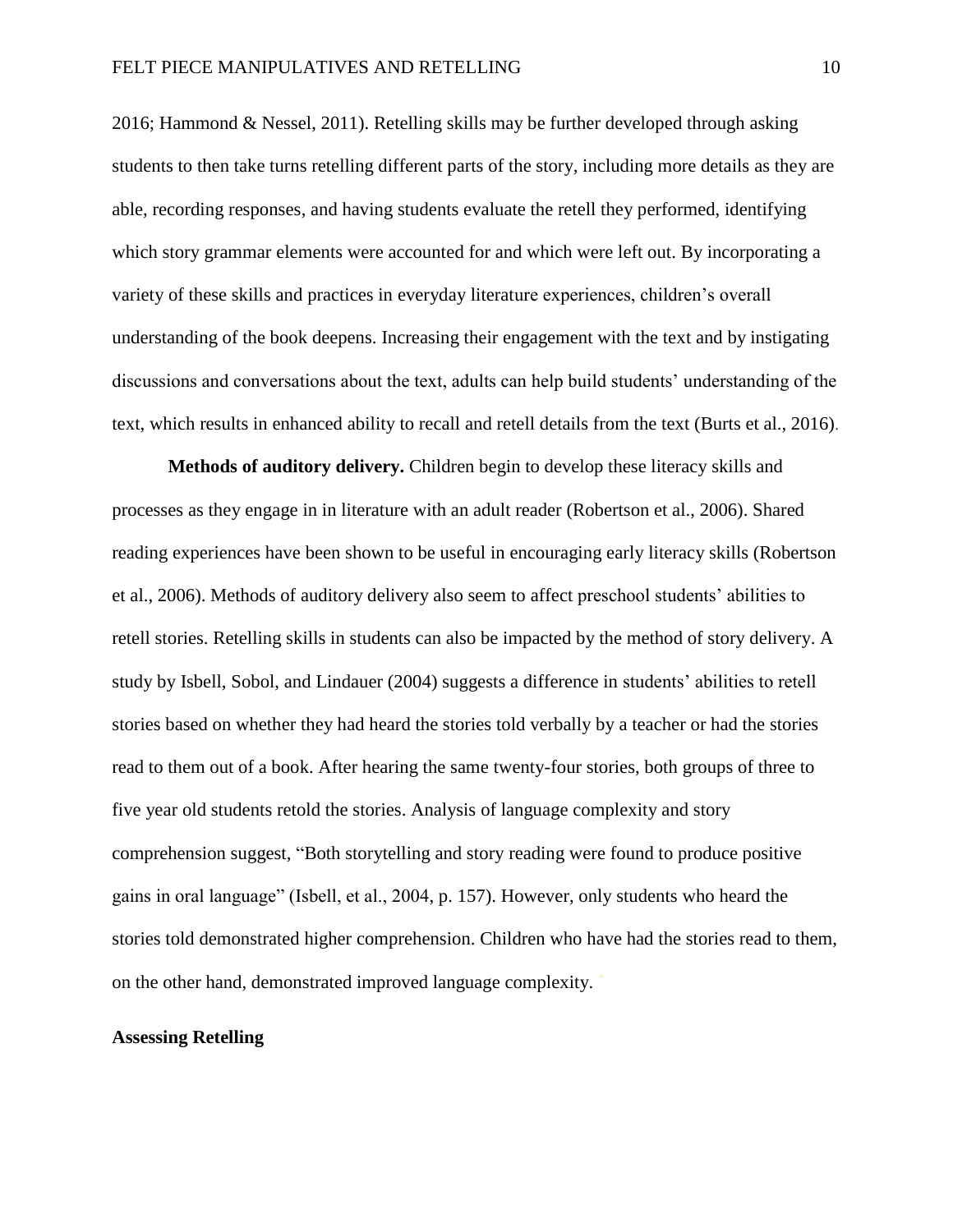There are countless varieties of assessments related to retelling stories and nonfiction text. Teachers may implement one strategy consistently or employ many strategies in efforts to meet their students' needs. Assessments that measure retelling span across all ages of education even beginning in early childhood classrooms. Two widely used sets of assessment standards are Teaching Strategies GOLD, an observation-based assessment system that offers standards of measurement from birth to third grade (Burts et al., 2016), and the Common CORE State Standards, research and evidence-based standards that outline what students should know at the end of each grade and aim to set consistent learning goals across the United States (About the Standards, n.d.). Each of these sets of assessment standards identify marks of achievement in regard to retelling and serve as resources for teachers in assessing student progress, growth, and mastery.

**GOLD**. Teaching Strategies GOLD's Objectives for Development and Learning serves as a widely used documentation system for early childhood programs across the United States. This documentation system provides supports for teachers in describing and measuring students' progression along a spectrum of development in 38 objectives. One of these objectives embraces "Comprehend[ing] and respond[ing] to books and other texts" (Burts et al., 2016, p. 98), which includes "retell[ing] stories and recount[ing] details" (p. 102). Teaching Strategies GOLD describes the most basic level of retelling stories in early childhood to be recounting "some events or information from a familiar story or other text with close adult prompting" (Burts et al., 2016, p. 102). As students master this task, the objective advances into "retell[ing] familiar stories and recount[ing] details from a nonfiction text using pictures or props as prompts" and furthermore into "retell[ing] a familiar story and recount[ing] an informational text in proper sequence, including major events and characters as appropriate" (Burts, et al., p. 102).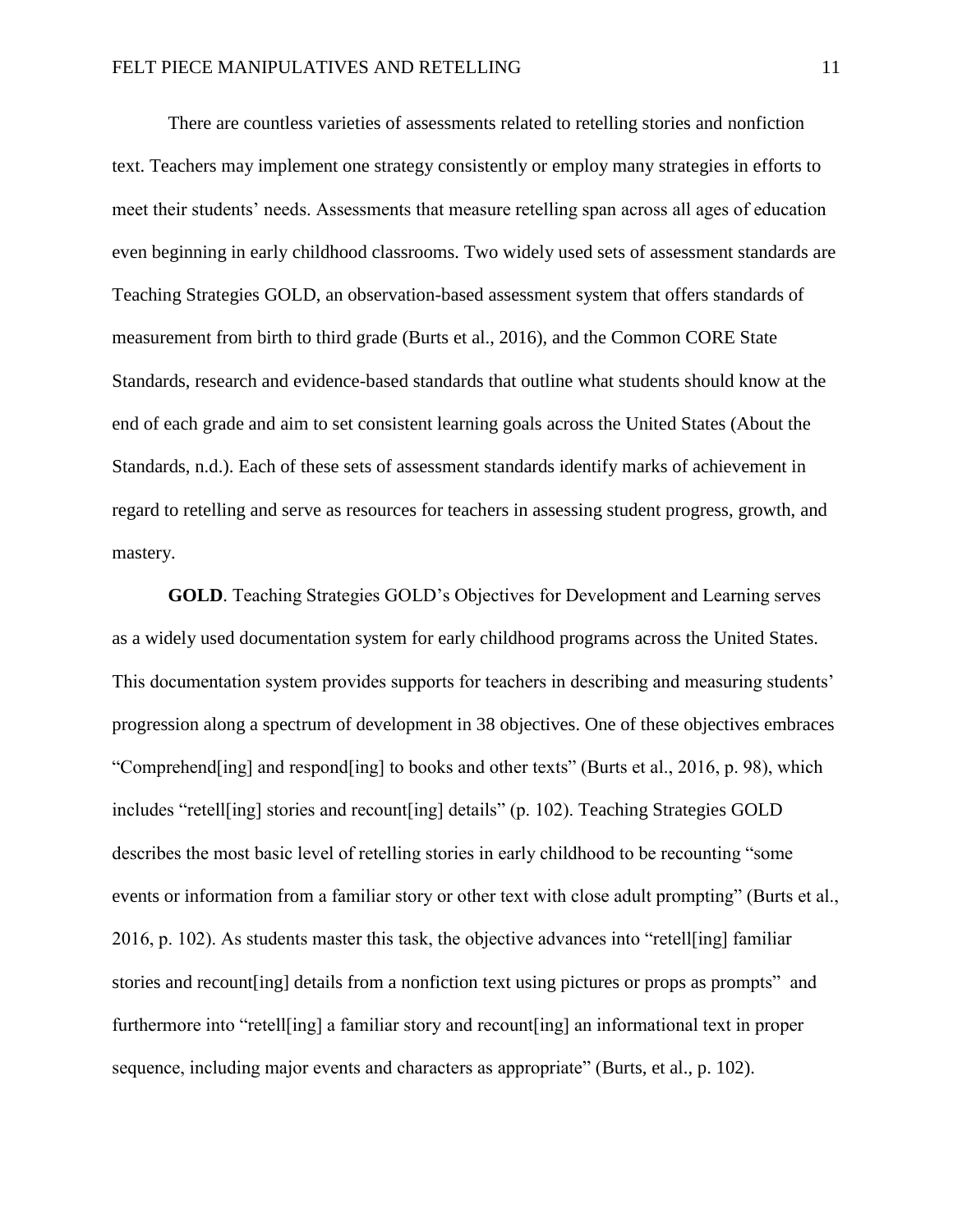Continuation along this particular spectrum into primary grades integrates increasingly complex tasks including paraphrasing, summarizing central ideas, and describing the relationship between key points and main ideas.

**Common CORE.** Retelling is not a skill that disappears after early childhood. The Common Core State Standards also include retelling objectives as markers of students' proficiency and readiness to advance to higher levels. Ranging from kindergarten to twelfth grade, these standards hold students accountable for various skills in retelling which increase their comprehension and retention of literature and nonfiction text. Students will continue to be held accountable for advancing skills as they progress in their educational journey. Mastery of basic skills in early childhood and primary grades increases the likelihood that students will be successful in mastering the more advanced skills outlined by the Common Core (Burts et al., 2016).

# **Manipulatives**

Manipulatives are the "concrete objects that students handle" (Willingham, 2017, p. 25) and have been shown to be effective in enhancing students' learning and their mastery of content, particularly with "unintuitive concepts" (Willingham, 2017, p. 27). There is a huge push in education to offer students the opportunity for hands-on learning, and manipulatives are often used as tools in doing so. They are prevalent in math and science (Bouck & Park, 2018; Uribe-Florez & Wilkins, 2010) and can include a variety of different objects. For example, dice, colored cubes, and shape pieces are commonly found in primary elementary classrooms to aid in teaching early math concepts. In addition to these content areas, manipulatives have also been shown to be effective tools in teaching other academic content as well in addition to physical, emotional, social health, and environmental issues (Synovitz, 1999). Integrating manipulatives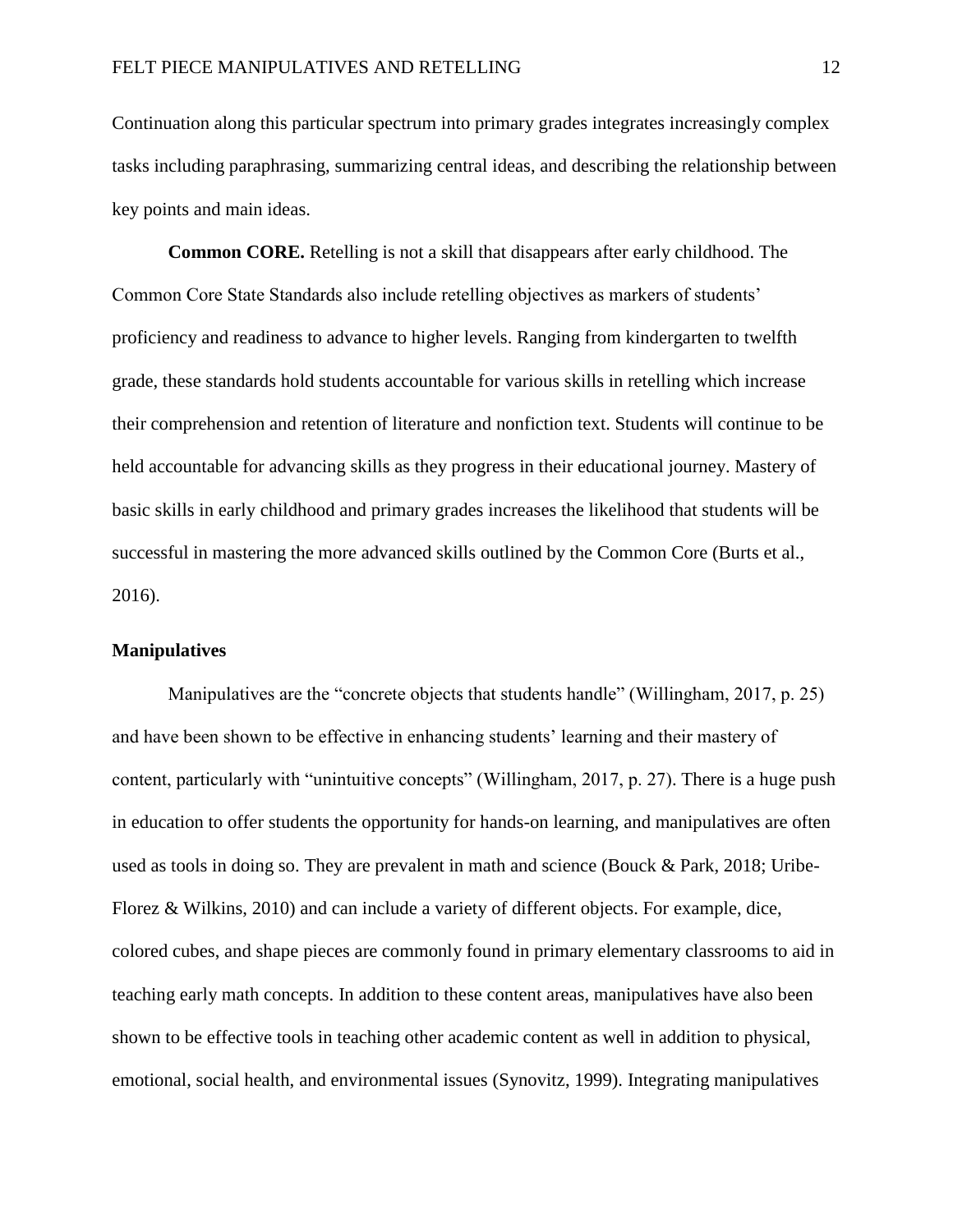into a variety of educational experiences continues to evidence deepened learning, increased attention, and also enhanced participation in learning and assessment practices. They have even been found effective as communication tools and in eliciting children's talk for research purposes (Epstein, Stevens, McKeever, Baruchel, & Jones, 2008).

Though much research supports the use of manipulatives in the classroom, many factors influence how often manipulatives are used as learning tools and the ways in which they are used. The frequency with which teachers employ the integration of manipulatives has been found to have a particular correlation to grade-level, with elementary school teachers most consistently using this teaching strategy in comparison to middle school teachers and high school teachers (Uribe-Florez, 2010). Additionally, teachers' beliefs and prior experience with manipulatives also seems to influence the frequency with which they are used in the teachers' classrooms (Uribe-Florez, 2010). For instance, teachers that associate manipulative use with creating 'fun' learning experiences utilize manipulatives less frequently than those viewing manipulatives as a way to enhance 'real' math skills (Moyer, 2001). As with any purposeful teaching, teachers need to ensure thoughtful and intentional planning when integrating manipulatives to truly have a positive impact on students' learning.

**Manipulatives integration in education.** Manipulatives have been shown to be influential in early childhood classrooms as well (Mattoon, Bates, Shifflet, & Latham, 2015). Integrating hands on learning opportunities in which children are able to engage and experience learning in a visual and experiential way allows them to understand and conceptualize abstract content as it does in older grades. Preschool students, who tend to be more easily distracted and whose minds are not as developmentally ready to conceptualize abstract ideas, may need these implementations most. In fact, the National Association for the Education of Young Children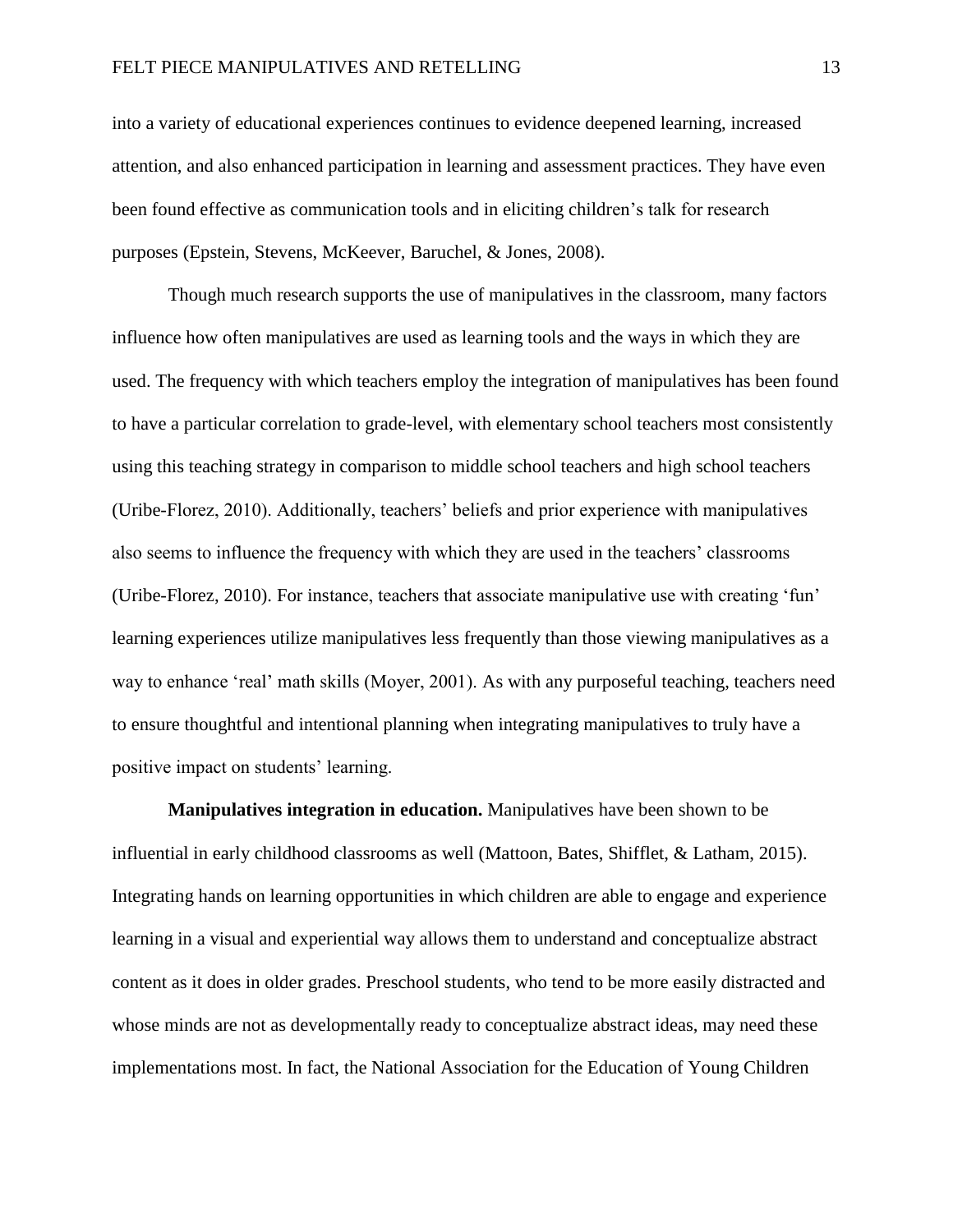and the National Council of Teachers of Mathematics offer a joint statement requiring a "wide array of materials for young children to explore and manipulate" to support effective teaching and learning (Early childhood mathematics: Promoting good beginnings, 2010, p. 13). Young children are hands-on and experiential learners, absorbing most by exploring and engaging in the world around them. Because children have difficulty understanding abstract concepts, manipulatives can be an effective tool in engaging them in learning experiences and enhancing the depth at which they understand and retain that which they have learned.

**Manipulatives integration in literacy.** Manipulatives can be meaningfully integrated specifically into literacy and storytelling experiences through dramatics and puppetry, a process in which they are able to use concrete objects to act out real-life experiences or stories from stories and nonfiction literature they have been exposed to (Lepley, 2001). Puppetry, "the act of using an artificial figure representing a human being or an animal, manipulated by hand" (Epstein et al., 2008, p. 49), allows children the freedom of expression through play while promoting social, cognitive, and literacy development, fostering creative thinking, and building self-esteem (Synovitz, 1999). Puppetry can also be an effective tool in developing literacy skills and promoting storytelling abilities (Synovitz, 1999). Manipulatives in literacy allows children to act out familiar stories, enhancing their understanding of the characters, setting, and events of the story, as they become active participants in the story. Young children love to pretend, and engaging them with puppets has been shown to be an effective way of eliciting participation in assessments (Epstein et al., 2008). Teachers can capitalize on students' engagement in puppetry and use this tool in assessing their abilities to retell stories and identifying which story elements the student remembers and can identify from literature they had previously experienced.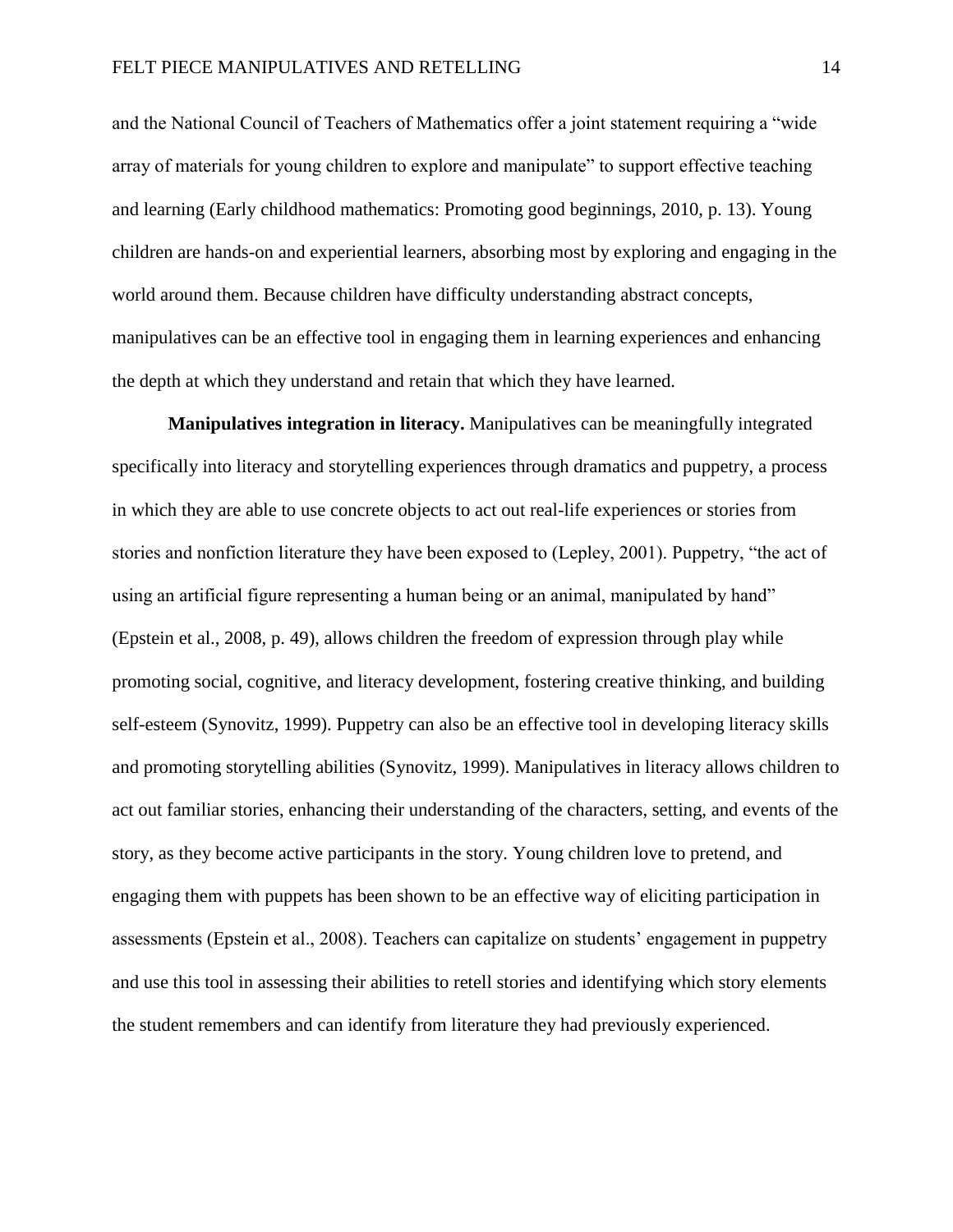**Negative implications of manipulative integrations.** While many experts support the use of manipulatives in education, for decades researchers have been warning against putting too much stake in the efficacy of manipulatives (Willingham, 2017). Some research gatherings show manipulatives to have a negative impact on learning or no result at all (Uribe-Florez & Wilkins, 2010), others suggesting that manipulatives may actually increase the levels of distraction children experience in completing a given task (Petersen & McNeil, 2015; Willingham, 2017). While this research does support children's engagement in the task being increased by the integration of manipulatives, it seems they may be more likely to become distracted by playing with or exploring the objects themselves, rather than using the objects to complete the assessment set more effectively. This distraction could be a result of a combination of different elements related to the manipulatives including the perceptual interest levels of the manipulatives and children's foreknowledge and prior exposure to the manipulatives (Petersen & McNeil, 2015). When children's attention is drawn to features of the manipulatives that are "irrelevant to the analogy" the manipulatives are ineffective and actually tend to distract students from the task at hand (Willingham, 2017, p. 28). It is critical to ensure manipulatives have been selected purposefully and with consideration of children's prior exposure and which aspects of the manipulatives will draw attention.

There are other potential threats to the effectiveness as of manipulative integration as well. Another hindrance that may threaten the effectiveness of manipulatives in education is some children's potential to rely on the cautious approach of using manipulatives and not progressing toward abstract understanding and problem solving (Ambrose, 2002). Students may develop a dependency on the manipulatives and may experience difficulty in transferring and applying the knowledge in other situations. However, they would likely demonstrate increased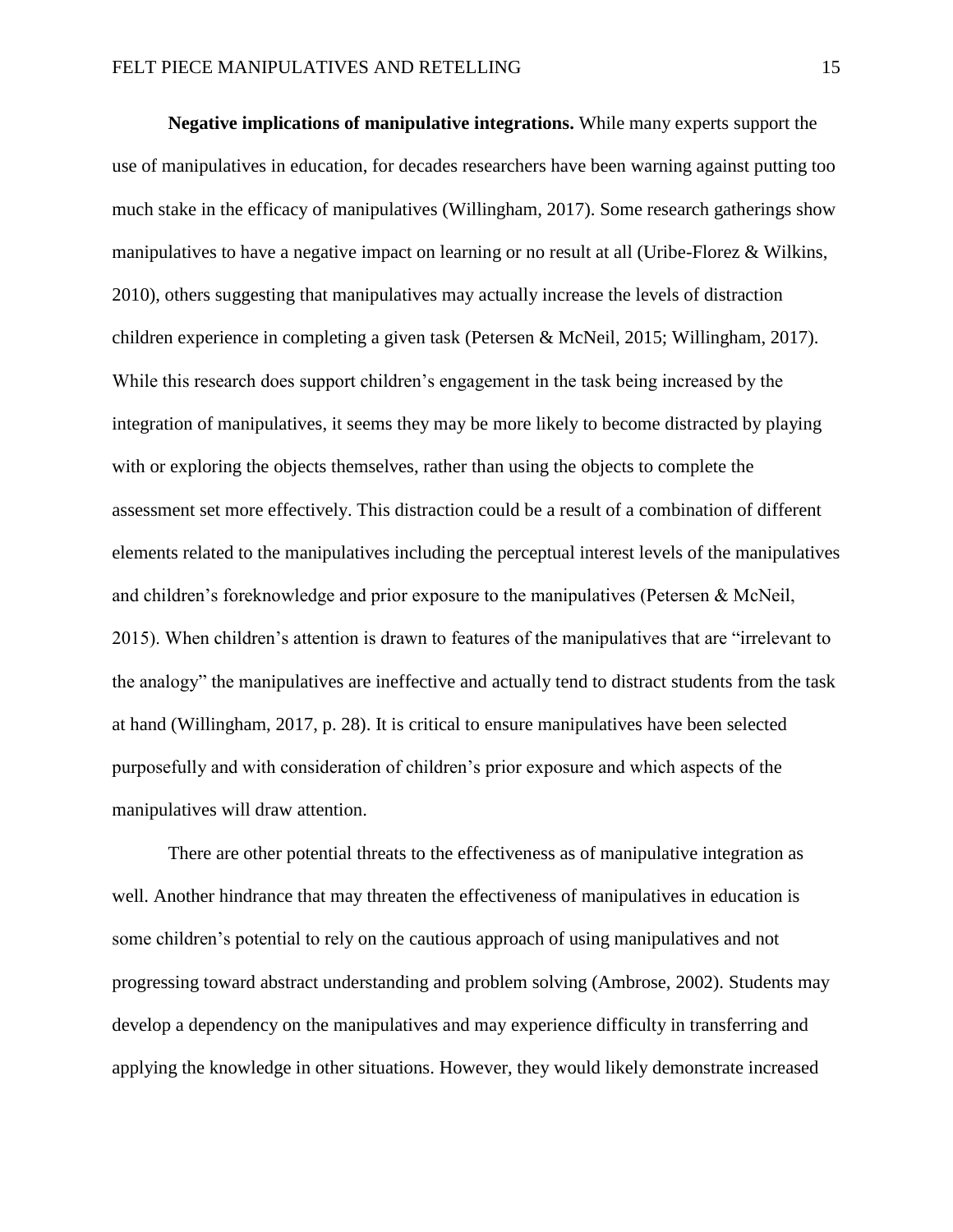proficiency in tasks in which they would have access to the manipulatives, the actual mastery of content and ability would not necessarily be achieved. To avoid these challenges and threats to student success, teachers must be incredibly purposeful in the selection of manipulatives and in the ways, they choose to integrate them in learning.

**Positive manipulative integration.** Several elements are critical to successful use of manipulatives in education. To increase the likelihood of manipulatives having a positive impact on students' understanding and mastery of content, teachers can focus on these factors in integrating manipulatives. First, teacher guidance is critical for the successful implementation of manipulatives (Bouck & Park, 2018; McDonough, 2016; Uribe-Florez & Wilkins, 2010; Willingham, 2017). Teachers must model and demonstrate the appropriate ways to use and care for the manipulatives and must provide explicit explanation of how the use of the manipulatives relates and demonstrates the content being learned. As teachers describe the metacognition and the actions taken during the learning opportunities, students also begin to more deeply understand how the models relate to what is being learned.

Teachers must also be intentional in the manipulatives selected for instructional use. Two factors that have been shown to specifically influence efficacy in manipulative use are the "nature of the manipulatives" and how the teacher "encourages its use" (Willingham, 2017, p. 25). The appearance of a manipulative is important and affects the efficacy of the implementation (Epstein et al., 2008). Aspects of the manipulatives that are unrelated to the content being taught can easily distract students. Manipulatives are most effective in progressing understanding when children's attention is drawn to the relevant features of the manipulatives (Willingham, 2017). Yes, teachers want to select engaging and attention-sustaining manipulatives. Perceptually rich manipulatives can be particularly effective in engaging children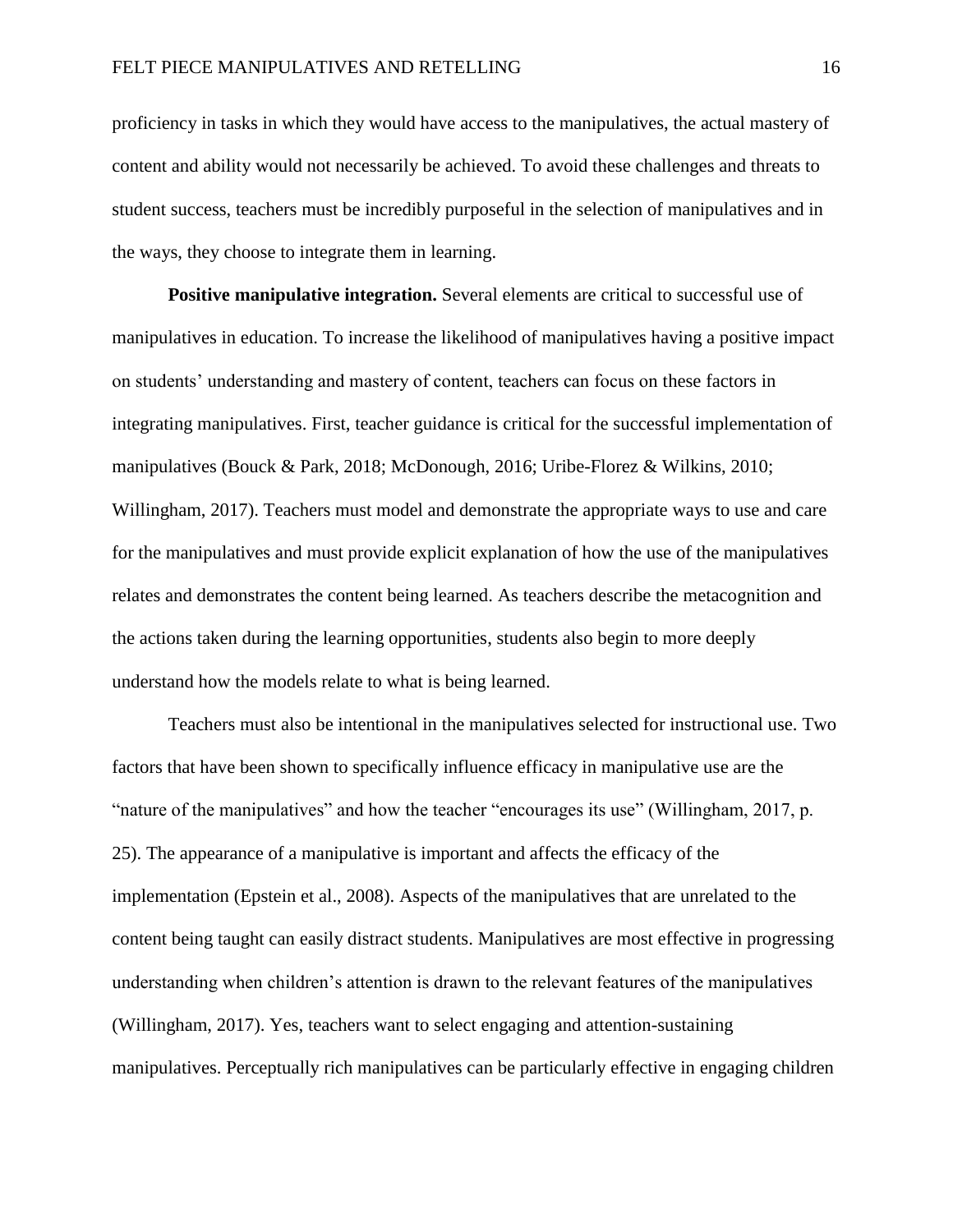(Petersen & McNeil, 2015) and in highlighting relevant properties. However, such features may also distract from the task at hand if children have already associated the objects with another meaning (Willingham, 2017). For instance, using animal figurines may engage students' attention in participating in an activity, but if the activity is simply counting with one-to-one correspondence, the figurines actually may prove to distract the children from the desired task due to their prior experience with the animals as toys they play with. Children "have no way of knowing which features of the manipulative are important and which are not" (Willingham, 2017), so teachers must ensure that key features are highlighted in manipulative selection. For manipulative integration specific to puppetry, aesthetically pleasing tools that are soft may enhance opportunity for successful intervention, especially in regards to students' self-expression and emotion (Epstein et al., 2008).

Manipulatives will not stand alone in influencing understanding and learning. Teachers must be willing to intervene when children are using concrete manipulatives (McDonough, 2016). While "overly restrictive" instructions in manipulative use risk students simply following directions rather than mastering content (Willingham, 2017), teachers should employ comprehensive good teaching practice to increase student learning. Effective manipulative selection and integration must be supplementary to developmentally appropriate tasks, meaningful questioning, and positive praise. Children should be encouraged not only to show how they solved the problem, but also to explain verbally the thought processes they engaged throughout the problem-solving process. Once the child is able to do this with manipulatives, challenge the student to solve the problem without the manipulatives as well, aiding the child in moving forward in understanding without the need for constant manipulative use. The true value of manipulatives is the enhanced student thinking that is developed through using them and the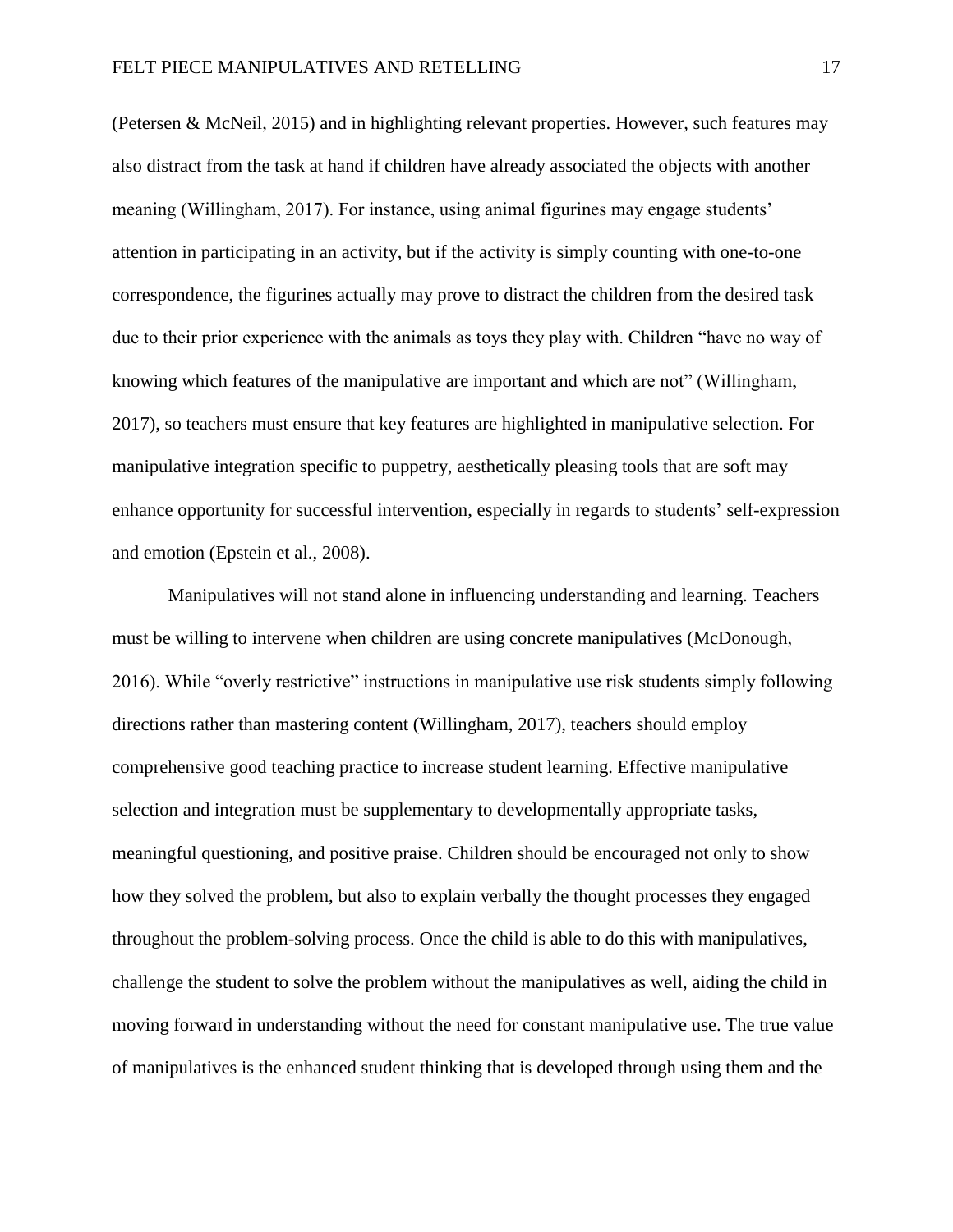"abstractions that can be reached from the interaction with these objects" (Uribe-Florez  $\&$ Wilkins, 2010, p. 364). By thoughtfully integrating this intentionality in incorporating manipulatives in learning, teachers can increase the likelihood of the manipulatives positively influencing students' learning.

# **Retelling by Diverse Learners**

Many factors, including disabilities, native languages, learning environments, social influences, and cultural practices, can influence a child's literacy development (Burts et al., 2016; Brown et al., 2014) and must be considered when implementing direct literacy instruction, including that of narrative retelling. Negative impact on children's early literacy skills may be affected by "poverty; limited English proficiency; visual, hearing, and language impairments; cognitive deficiencies; and parents who have difficulty reading" (Burts et al., 2016, p. 83). Research shows that children who do not learn the early literacy skills of reading and writing by the end of grade school are "at risk for school failure" (Burts et al., 2016, p. 83). It is critical for educators to understand the negative consequences of potential factors that may play a part in the development of students' struggles in building literacy skills so that appropriate support may be provided to these students. Integration of manipulatives may have a positive impact in supporting these students in their early literacy learning.

**Students from families living in poverty.** Oftentimes, early literacy skills are developed through simply being exposed to literature and listening to stories and books read by adults with little explicit teaching (Brown et al., 2014). Some children, however, do not naturally pick up on these skills and require more direct instruction, particularly in the case of children coming from lower income environments. These challenges may be a result of "lack of exposure and quality of language and literacy experiences, cultural differences in language and interaction styles,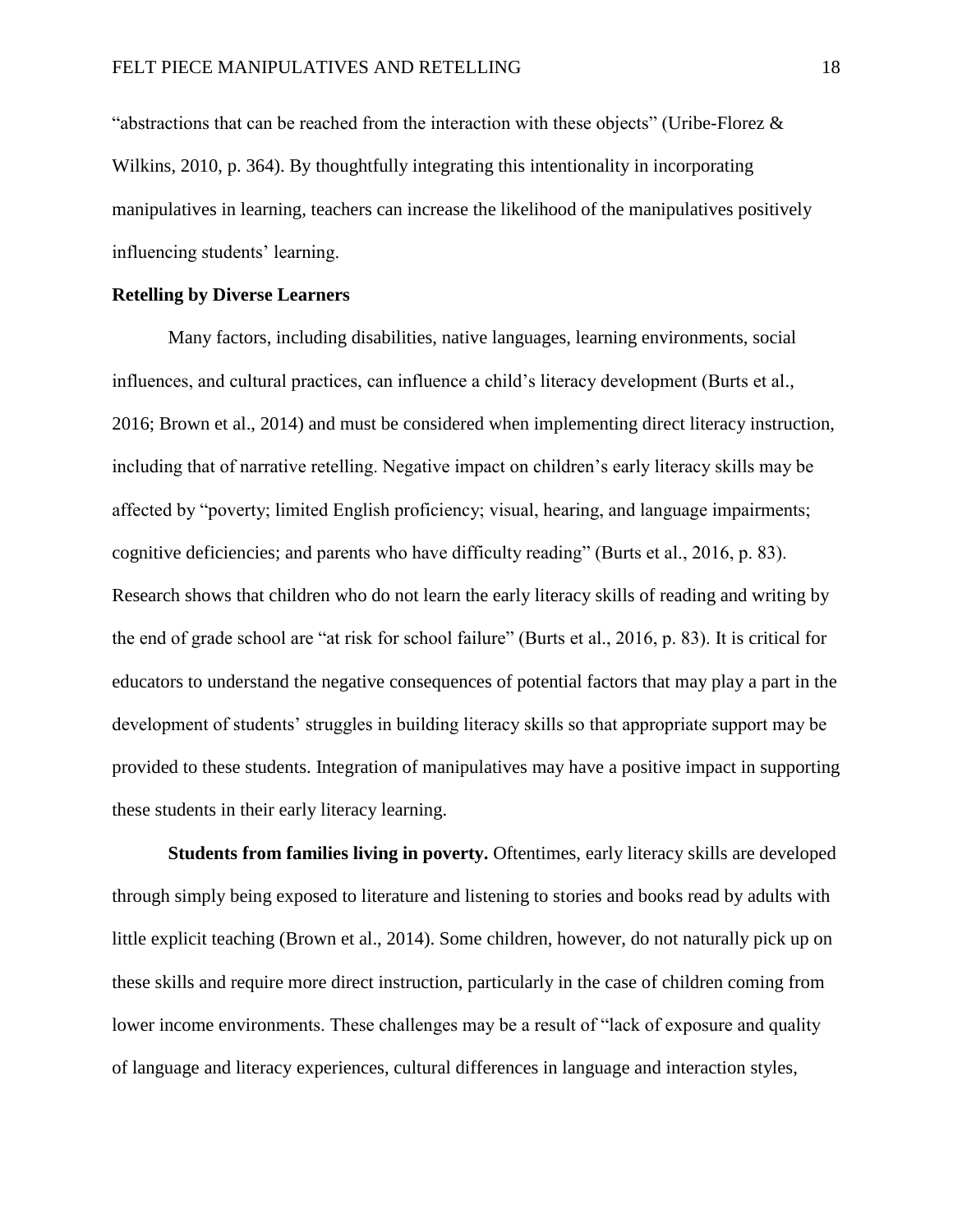parent expectations, and/or limited resources" and are associated with academic difficulties later in education (Brown et al., 2014, p. 154). Additional factors that have been shown to influence literacy development include sociodemographic factors, like "parental education level, family income level, minority group membership" (Brown et al., 2014, p. 154), and homelessness. The difference in experiences had by children from middle-class families versus children from lower socioeconomic status is substantial. Children from middle-class families have typically experienced being read to aloud for around 1,000 hours prior to entering kindergarten, while children from families living in poverty have experienced only 25 hours of being read to aloud (Burts et al., 2016). Children from lower income homes often demonstrate lower literacy abilities than children from middle-class families (Brown et al., 2014), and literacy deficits are often compounded when multiple risk factors are present. This results in a crucial need to implement explicit teaching of narrative skills to students with these experiences and often for more intensive instructional intervention for these students.

Equipping students from families living in poverty with the skills necessary to retell stories is critical. In fact, in a study completed by Fazio, Naremore, and Connell (1996) suggests the best single kindergarten predictor for students' future academic status in children from families living in poverty who received instructional intervention was story retelling. Visual aids such as felt pieces may be of benefit in designing instruction and intervention for students who experience literacy delays. Because these students often lack the vocabulary necessary to succeed in narrative retelling, pictures and visual supports may aid children from lower income environments may benefit from the integration of visuals into their instruction in narrative retelling. The visual aids may provide the concrete representational support these students need to effectively organize and systemize the information they can recall from stories to enable them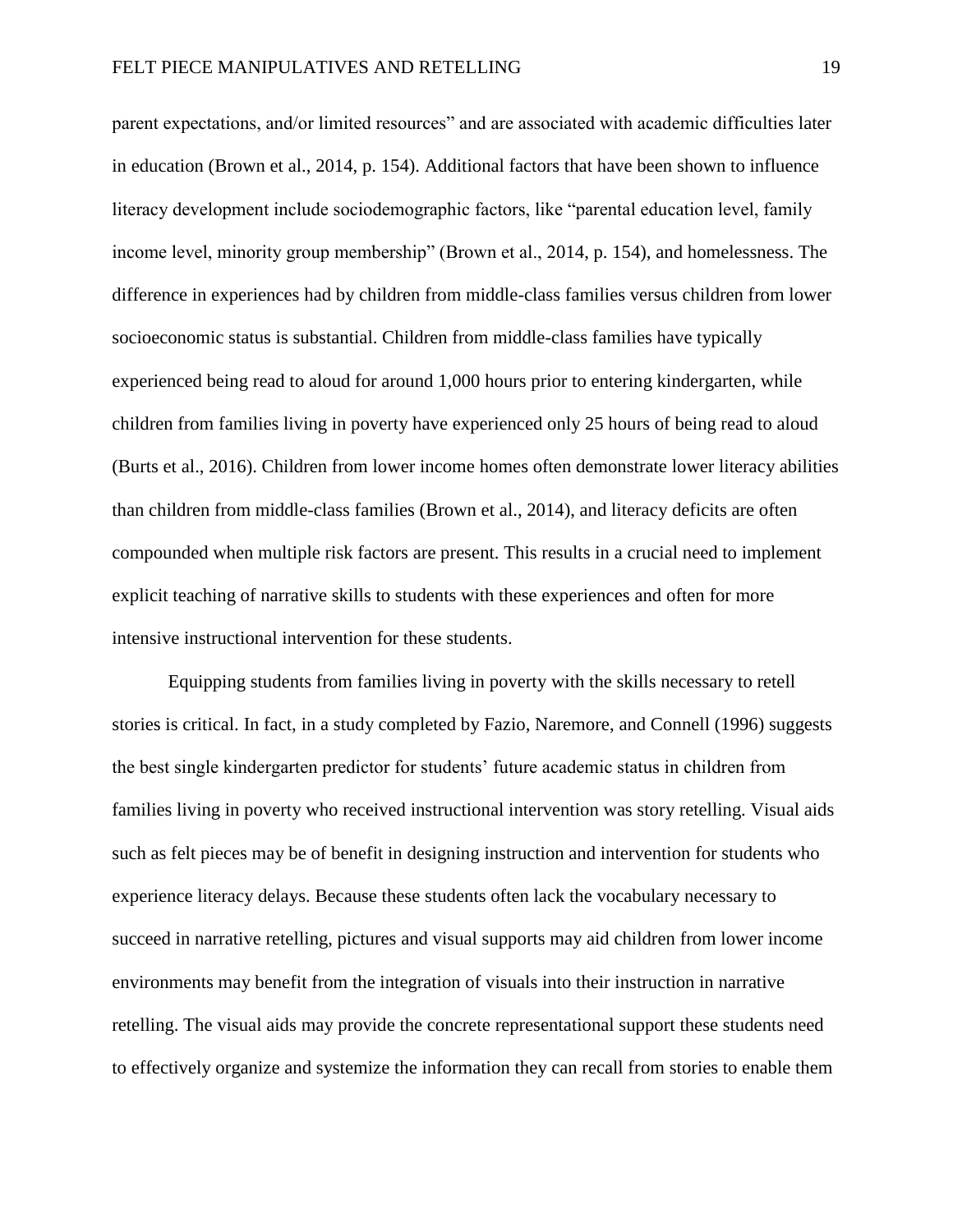to be more successful in retelling stories. A study published by Brown, Garzarek, and Donegan (2014), findings suggest that integrating age-appropriate visual aids in combination with other intensive intervention strategies can be an effective strategy for increasing success in retelling for students who had been identified as "at-risk for language and literacy disorders" (Brown et al., 2014, p. 161).

**English language learners.** Generally, the same principles that guide our instructional implementation for native English speakers are also influential for students learning the English language, but often adjustments and additional supports need to be integrated into instructional practice as well (Burts et al., 2016). Students whose native language differs from that which is being utilized in their educational setting often times struggle to retell stories as a result of deficits in the vocabulary and oral fluency necessary to do so successfully. Typically, English language learners (ELLs) respond positively to creative dramatics (Lepley, 2001), developing confidence in their abilities to speak English. Integrating manipulatives or puppetry may be particularly effective in working with ELLs on this skill, because it provides a participation setting in which students may feel more comfortable making mistakes and expressing themselves as they become more familiar with the English language. Additionally, it allows them to identify the characters in the story and act out events of the story visually even if their vocabulary and proficiency in English would not be sufficient to do so.

**Children with delayed language skills.** Challenges in successfully developing retelling and other literacy skills is not limited to children from families living in poverty and children who are learning the English language. Children may experience challenges in literacy as a result of delayed language, which can stem from a variety of causes such as academic learning disorders, physical disabilities (Kinto, Salameh, & Lohmander, 2015; Nordberg, Sandberg, &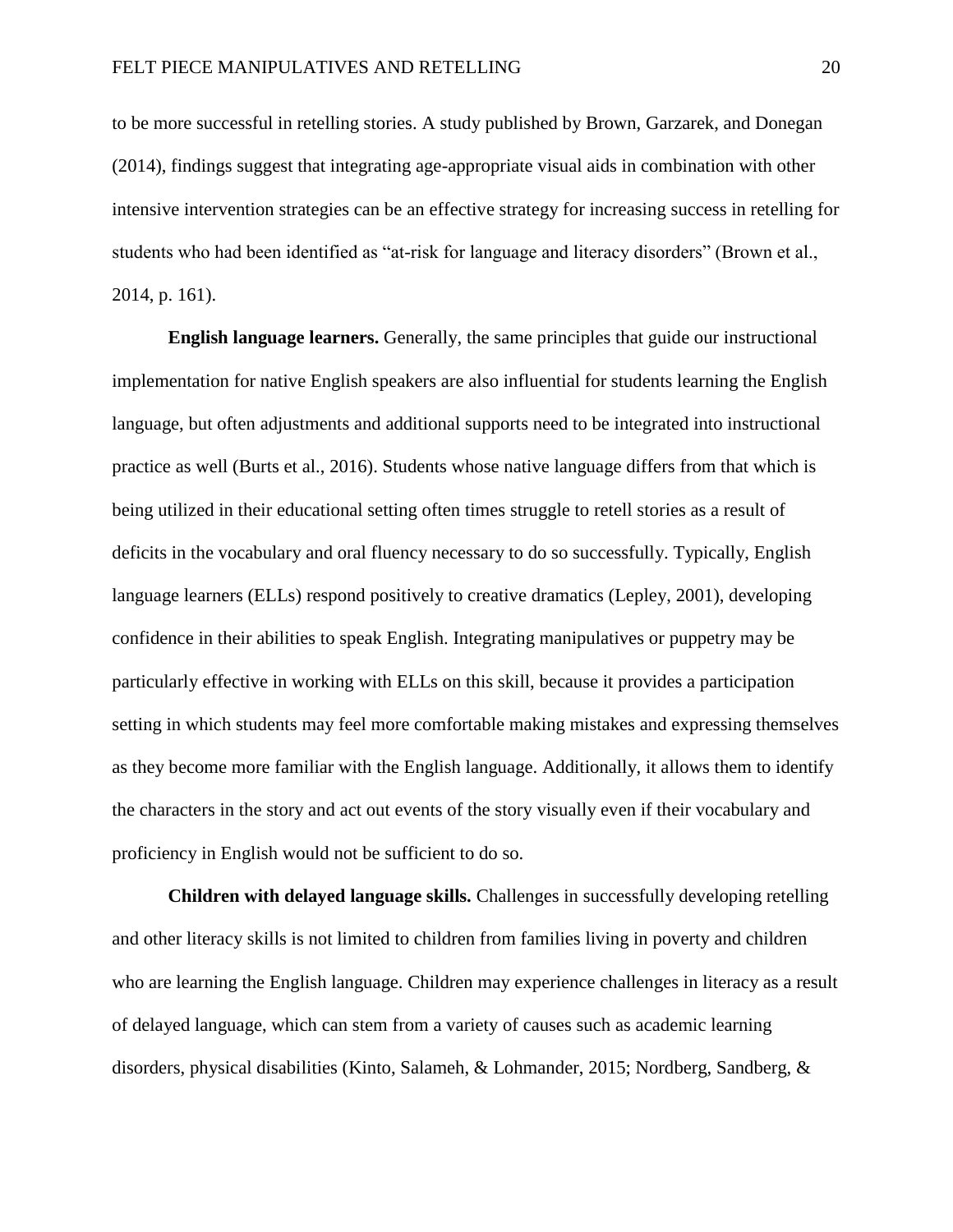Miniscalco, 2015) or speech and language delays (Robertson et al., 2006). These students, too, can benefit from interventions in teaching narrative retelling. For instance, a child with autism's struggles to retell a story may be a result of inadequate oral language skills as opposed to their inability to recall information about a text (Gabig, 2008). Children with autism, a disability in which a "lack of spoken language" is characteristic and some never develop "functional speech or language" and remain nonverbal (Gabig, 2008, p. 498) may benefit from integrating manipulatives as a tool to convey knowledge about a story visually when their oral language skills may impede them from doing so. A study by Spencer and Slocum (2010) supports this belief and shows strong evidence that interventions including visual reminders had a positive impact on narrative retelling abilities in children with a variety of risk factors and narrative language delays.

**Reaching struggling students.** As most schools currently practice inclusion, settings in which children with physical and mental disabilities have the right to attend and participate in mainstream classrooms, typically in an environment that is least restrictive to themselves (Synovitz, 1999). This means that teachers' classrooms likely include students with a wide range of abilities, and teachers need to ensure they are meeting the needs of each of these students. Narrative interventions can be effective in having a positive impact on children's narrative retelling skills (Spencer & Slocum, 2010). One type of intervention is manipulative integration in teaching retelling. Manipulatives are consistently credited as useful tools in working with students with disabilities (Bouck & Park, 2018) and may be useful in helping students develop literacy and retelling skills in particular. Especially in working with preschool students, who tend to be more distractible and are more likely to speak unintelligibly or more quietly, visuals such as felt piece manipulatives may be an effective tool in helping develop retelling and literacy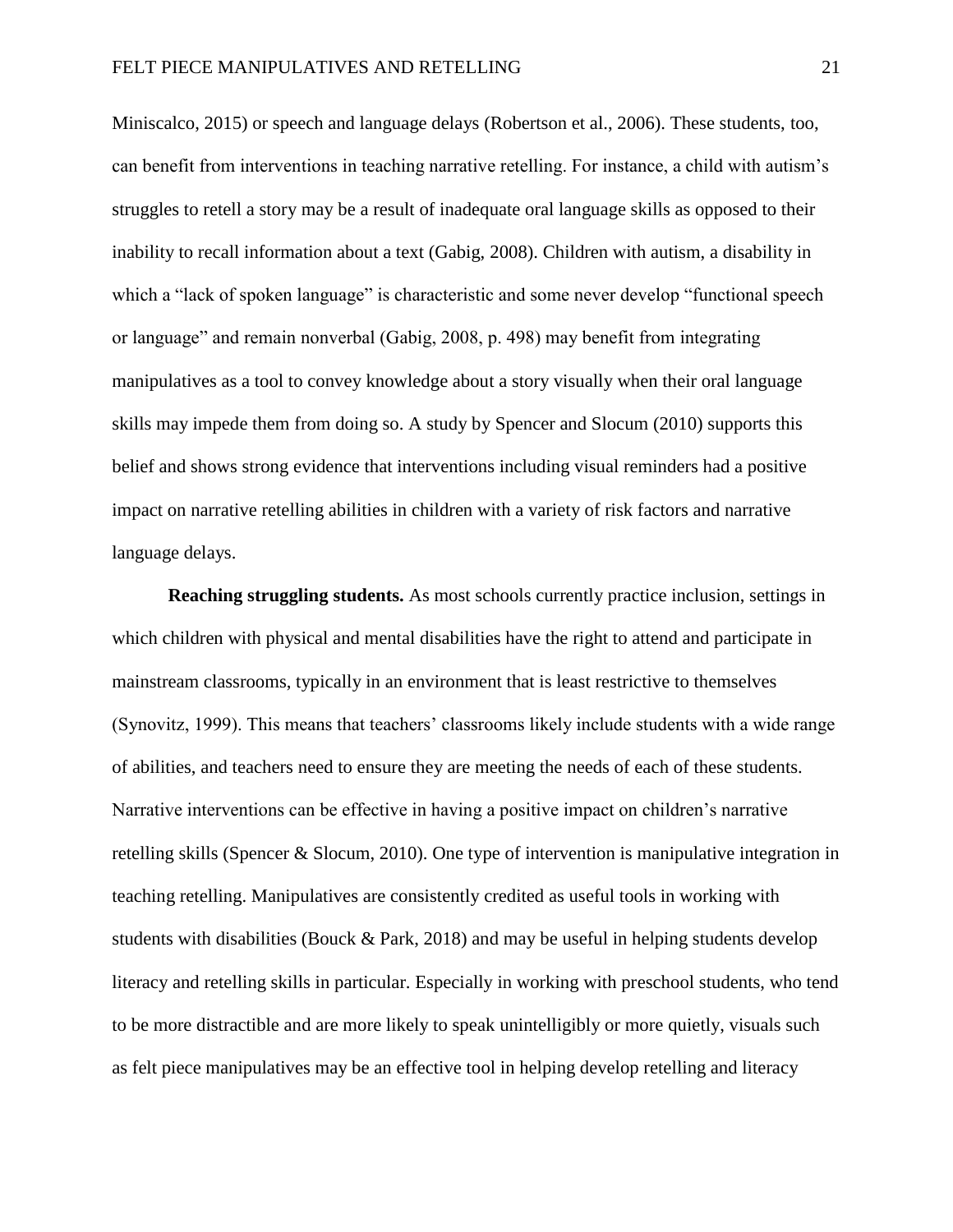skills, because they offer students a hands-on element that has been shown to increase engagement (Petersen & McNeil, 2015).

Clearly, literacy skills are crucial to academic achievement, and to succeed in developing these skills all students need a "literacy-rich, supportive environment" in which "teachers provide appropriately challenging instruction and numerous opportunities for practicing newly developed skills" (Burts et al., 2016, p. 85). Understanding the needs of diverse students and developing effective and purposeful instructional interventions and meaningful learning activities for not only these students, but also all students, is crucial in building the foundational literacy skills needed to influence future educational success.

## **Methods**

# **Participants**

The participants within this study are four and five year-old preschool students in a public school in Northwest Iowa during the 2018-2019 school year. This preschool setting sees students Monday, Tuesday, Thursday, and Friday each week from 8:15 to 11:15 in the morning. Ability ranges and prior exposure to academic content varies greatly within the classroom, including students who have previously attended one or two years of formal preschool education and students who have had no prior experience in formal education. Of the nineteen students in the class, two have individual education plans with two additional students being monitored as a part of the schools Multi-Tier School Support (MTSS) team for possible future identification. Three students are native Hispanic speakers, and at least five students would qualify for free and reduced lunch. This data is not available for preschool, but five students have older siblings in the school who already qualify.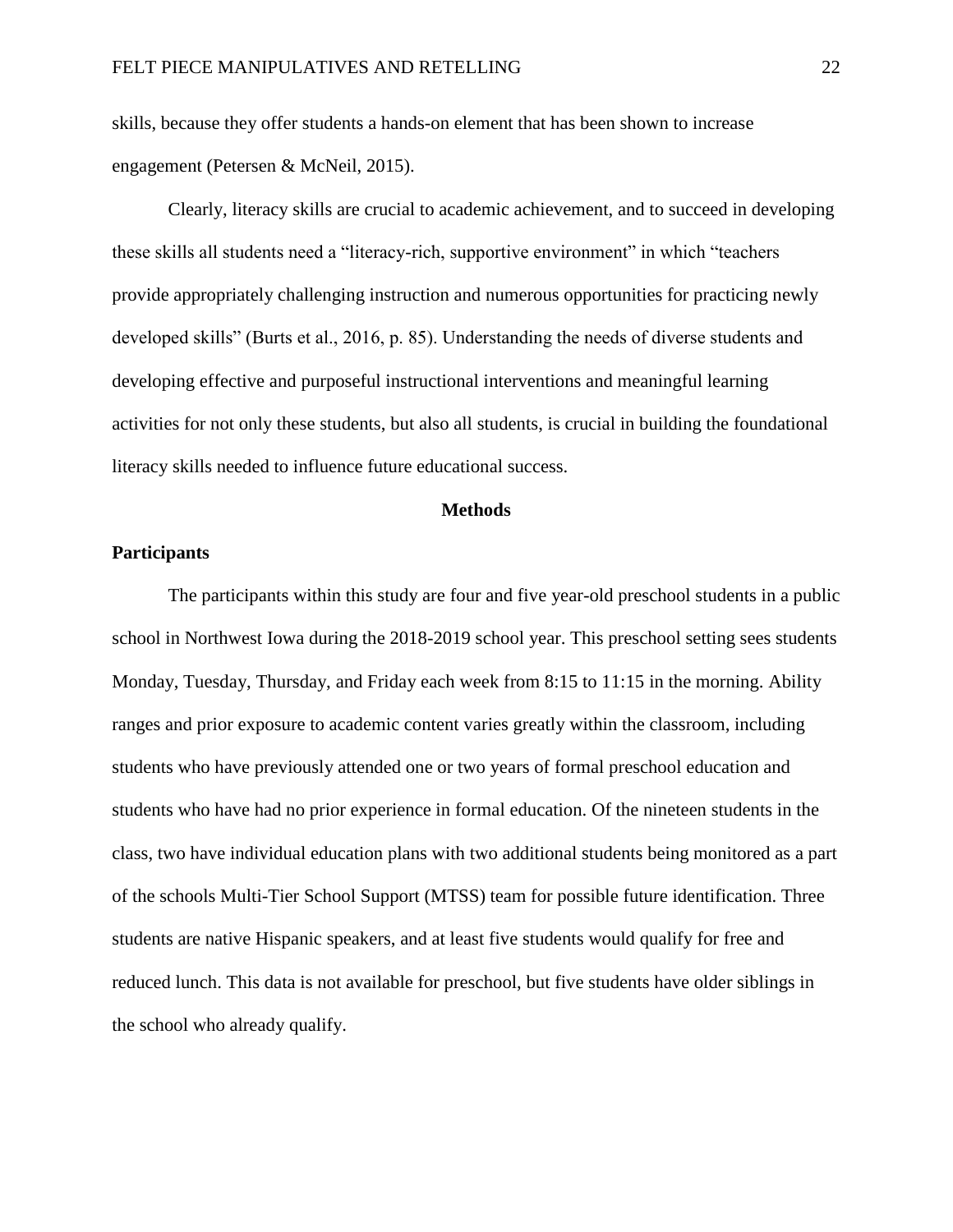# **Data Collection**

In the first six weeks of schools, retelling was discussed and taught as an important part of reading and understanding stories on a daily basis. Students listened to whole-group read aloud stories and retelling was modeled with emphasis on characters, setting, feelings, and events. Its importance was described as helping readers understand a story. Each day, a story was read to the students one time after snack time, and story grammar elements were discussed. The specific story grammar elements for each book discussed during this time were characters, setting, feelings, and events. The next day, the same book was read to students; prior to reading, the teacher guided the students in retelling the specific story grammar elements discussed the day before, reminding students of the types of story grammar elements and soliciting students' input as to what those elements were in the story they'd read. Students participated and practiced retelling in various settings including whole group time, center time, and in conversation throughout the day.

For the control group, students were read Mara Alperin's *Goldilocks and the Three Bears* five times throughout a two-week time period. After each of the readings, students took part in a whole-group retell of the text, discussing with particular emphasis characters, setting, events, and feelings of characters in the story. Following the fifth exposure, students were individually asked to "retell the story" with the classroom teacher. The classroom teacher used a recording sheet to record the correct various story grammar elements (characters, setting, feelings, and events) and the total number of any incorrect elements reported by each student.

The same group of students then was read Mara Alperin's *The Three Billy Goats Gruff*, a part of the same fairy tale story pack. After each of the readings, students again practiced retelling with emphasis on the same story elements. Following the fifth exposure, students were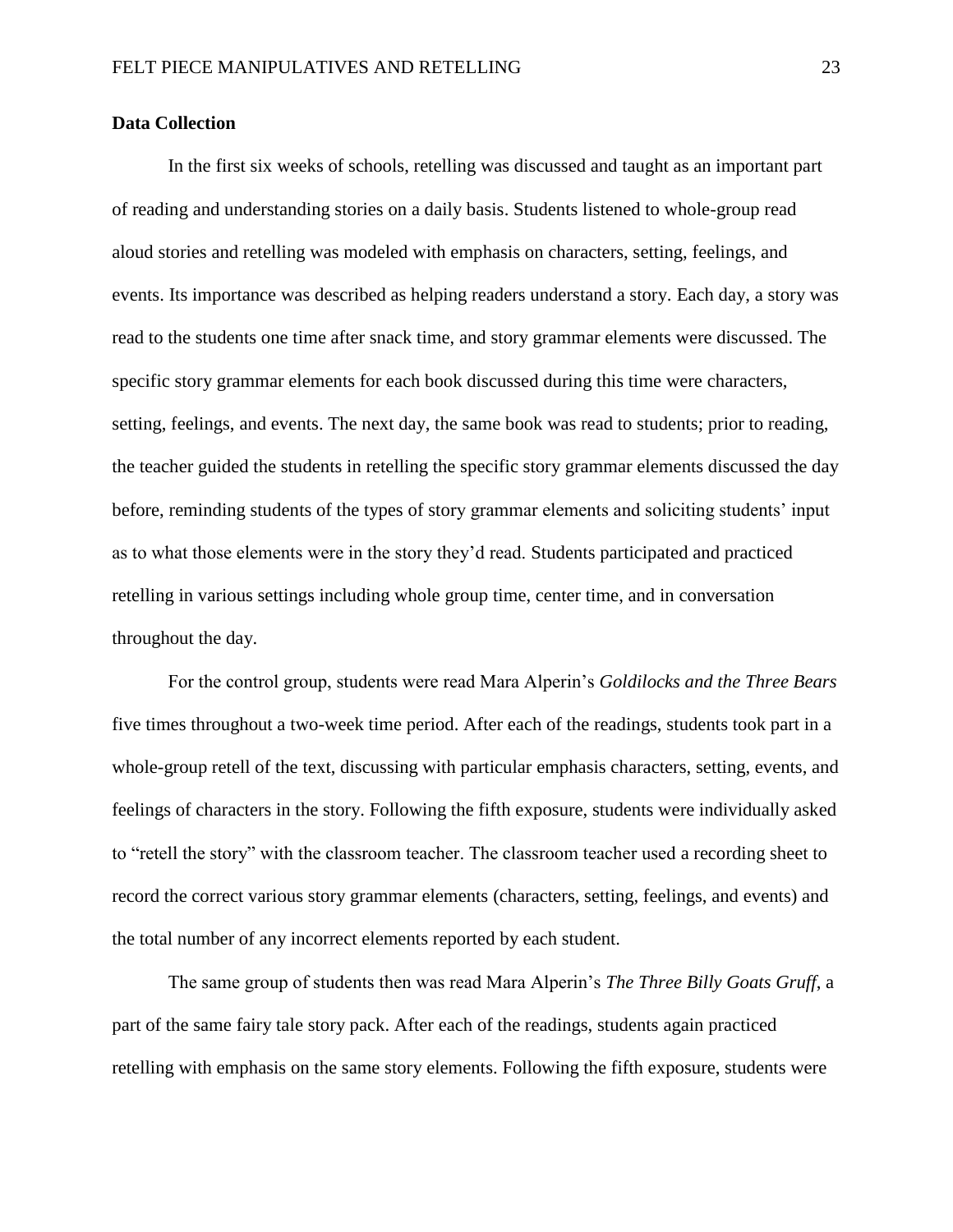individually asked to retell the story with the same classroom teacher. This time, however, felt piece manipulatives were provided that represented the characters, setting, and feelings of the characters. These pieces included: the three goats, the troll, the bridge, the mountain, the meadow, a scared face, a mad face, a happy face, and a hungry face. Several pieces were included that did not relate to *The Three Billy Goats Gruff* including a gingerbread man and a space ship. The students were able to interact with the manipulatives as they retold the story. The teacher used the same recording form to track the number of correct story grammar elements (characters, setting, feelings, and events) and any incorrect elements retold by each student during the assessment.

The difference between the numbers of correct story elements retold with manipulatives was compared to the numbers of correct story elements retold without manipulatives. The number of correct story elements retold without manipulatives was subtracted from the number of correct story elements retold with manipulatives to find the difference. Similarly, the number of incorrect story elements retold with manipulatives was compared to the number of incorrect story elements retold without manipulatives. The difference was found by subtracting the number incorrect of story elements retold without manipulatives from the number of incorrect story elements retold with manipulatives. The data is shown in Tables 1, 2, 3, and 4.

# **Findings**

#### **Quantitative Data Analysis**

Students' scores were recorded in regard to the number of story grammar elements recalled during a retelling assessment given without the provision of manipulatives. Each student was given a letter and his or her scores were recorded in regard to the number of characters, the number of setting elements, the number of feelings, and the number of events the student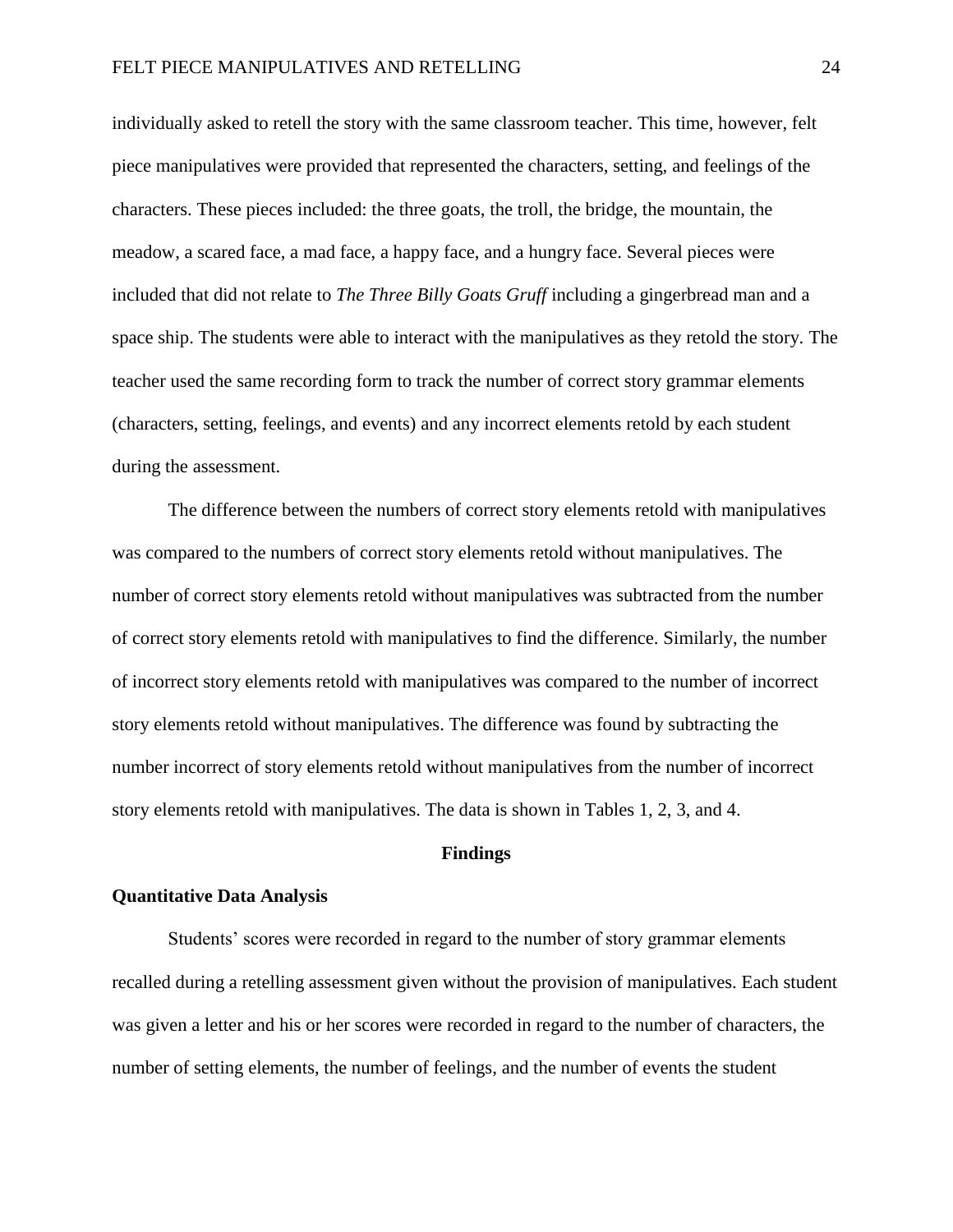recorded. These subparts were added together to find the total number of correct story grammar elements retold correctly. Additionally, the number of incorrect story grammar elements reported during the retelling assessment—if any—was recorded as well. Students' retelling in character traits ranged from zero to three with three students reporting zero characters, seven students retelling one character, seven students reporting two characters, and two students retelling three characters. The number of setting elements retold ranged from zero to two with six students retelling zero setting elements, ten students retelling one setting element, and three students retelling two setting elements. The number of feelings reported by students ranged from zero to two with eight students retelling zero feelings elements, five students retelling one feeling, and six students retelling two feelings elements. Students retold zero to three events with three students retelling zero events, five students retelling one event, five students retelling two events, and six students retelling three events. The total number of correct responses ranged from one to ten with varying numbers of correct responses throughout the class; four students retold only one story element, three students retold three elements, one student retold four elements, three students retold five elements, two students retold six elements, two students retold seven elements, two students retold eight elements, one student retold nine elements, and one student retold a total of ten correct story grammar elements. The number of incorrect story elements retold was also recorded, ranging from zero to two, with six students retelling zero incorrect story grammar elements, eleven students reporting one incorrect story grammar element, and two students including two incorrect story grammar elements.

Table 1

## *Retelling Assessment Scores without Manipulatives*

**Student Characters Setting Feelings Events Total Correct Incorrect**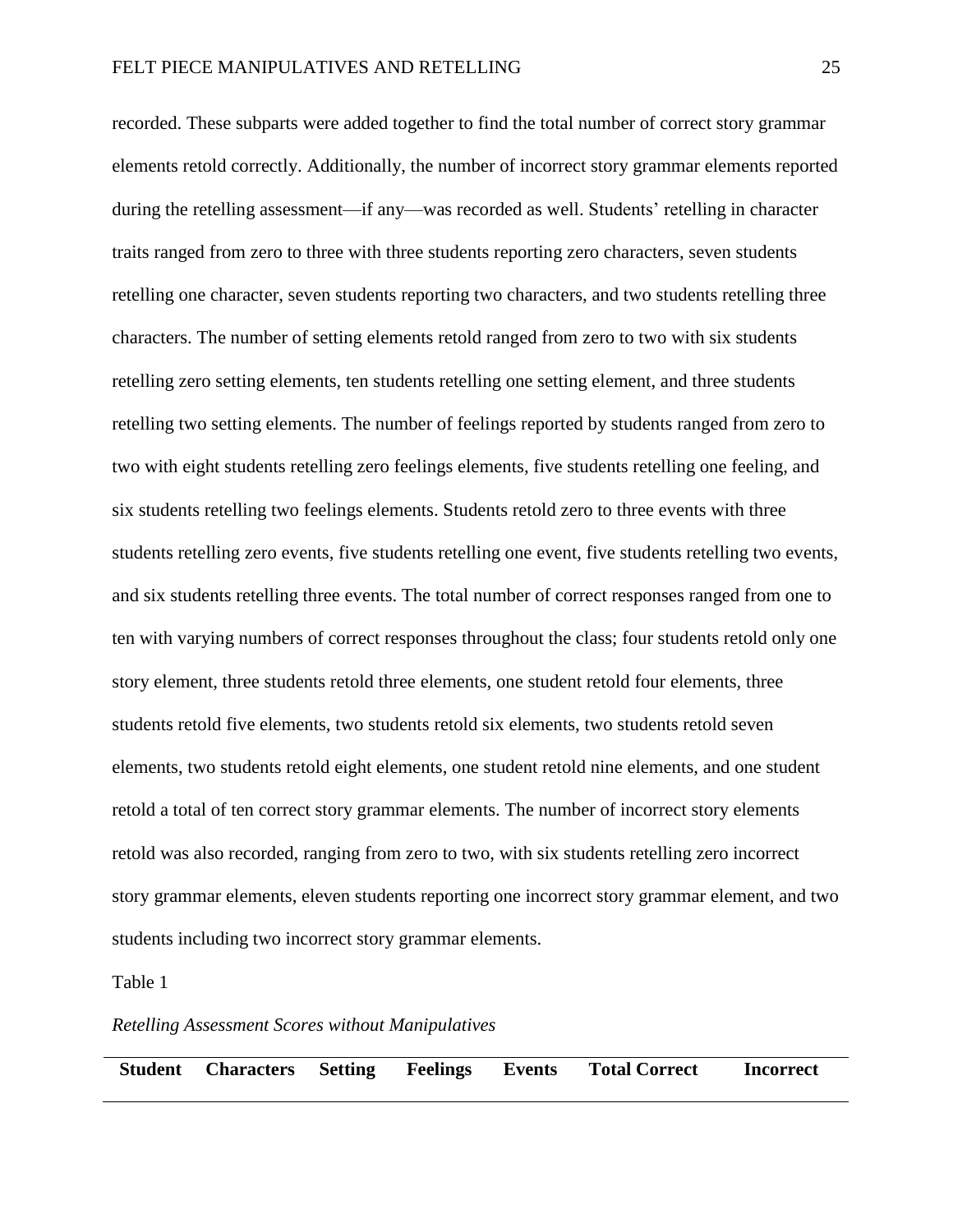| $\mathbf A$             | $\sqrt{2}$       | $\boldsymbol{0}$ | $\mathbf{1}$     | $\sqrt{2}$       | $\mathfrak{S}$   | $\mathbf{1}$     |
|-------------------------|------------------|------------------|------------------|------------------|------------------|------------------|
| $\bf{B}$                | $\boldsymbol{0}$ | $\boldsymbol{0}$ | $\boldsymbol{0}$ | $1\,$            | $\,1\,$          | $\boldsymbol{0}$ |
| $\mathbf C$             | $\mathbf{1}$     | $\mathbf{1}$     | $\overline{2}$   | $\overline{3}$   | $\overline{7}$   | $\boldsymbol{0}$ |
| $\mathbf D$             | $\mathbf 1$      | $\mathbf{1}$     | $\,1$            | $\overline{2}$   | 5                | $\boldsymbol{0}$ |
| $\bf{E}$                | $\overline{2}$   | $\mathbf{1}$     | $\boldsymbol{0}$ | $\overline{3}$   | $\sqrt{6}$       | $\boldsymbol{0}$ |
| $\overline{\mathbf{F}}$ | $\overline{3}$   | $\sqrt{2}$       | $\overline{2}$   | $\overline{3}$   | 10               | $\,1\,$          |
| ${\bf G}$               | $\overline{2}$   | $1\,$            | $\overline{2}$   | $\mathfrak{Z}$   | $8\,$            | $\,1\,$          |
| $\mathbf H$             | $\overline{2}$   | $\boldsymbol{0}$ | $\,1\,$          | $\,1\,$          | $\overline{4}$   | $\overline{2}$   |
| $\mathbf I$             | $\mathbf 1$      | $\mathbf 1$      | $\boldsymbol{0}$ | $\mathbf 1$      | $\overline{3}$   | $\boldsymbol{0}$ |
| $\bf J$                 | $1\,$            | $\boldsymbol{0}$ | $\overline{2}$   | $\sqrt{2}$       | $\mathfrak{S}$   | $\boldsymbol{0}$ |
| $\mathbf K$             | $\overline{2}$   | $\sqrt{2}$       | $\mathbf 1$      | $\overline{2}$   | $\boldsymbol{7}$ | $\boldsymbol{0}$ |
| $\mathbf L$             | $\boldsymbol{0}$ | $\mathbf{1}$     | $\boldsymbol{0}$ | $\boldsymbol{0}$ | $\,1$            | $\mathbf{1}$     |
| $\mathbf M$             | $\overline{3}$   | $\mathbf{1}$     | $\overline{2}$   | $\overline{3}$   | 9                | $\boldsymbol{0}$ |
| $\overline{\textbf{N}}$ | $\overline{2}$   | $\mathbf{1}$     | $\overline{2}$   | $\overline{3}$   | $\overline{8}$   | $\boldsymbol{0}$ |
| $\mathbf 0$             | $\mathbf{1}$     | $\boldsymbol{0}$ | $\boldsymbol{0}$ | $\overline{2}$   | $\overline{3}$   | $\mathbf 1$      |
| ${\bf P}$               | $\,1$            | $\boldsymbol{0}$ | $\boldsymbol{0}$ | $\boldsymbol{0}$ | $\,1\,$          | $\boldsymbol{0}$ |
| $\bf{Q}$                | $\mathbf 1$      | $\mathbf{1}$     | $\boldsymbol{0}$ | $\mathbf 1$      | $\overline{3}$   | $\overline{2}$   |
| $\mathbf R$             | $\boldsymbol{0}$ | $1\,$            | $\boldsymbol{0}$ | $\boldsymbol{0}$ | $\,1\,$          | $1\,$            |
| $\mathbf S$             | $\overline{2}$   | $\overline{2}$   | $\mathbf{1}$     | $\mathbf 1$      | $\overline{6}$   | $\boldsymbol{0}$ |

The number of story grammar elements retold by each student when the retelling assessment was administered with the provision of manipulatives. The number of characters, setting elements, feelings, and events were recorded for each student, and those numbers were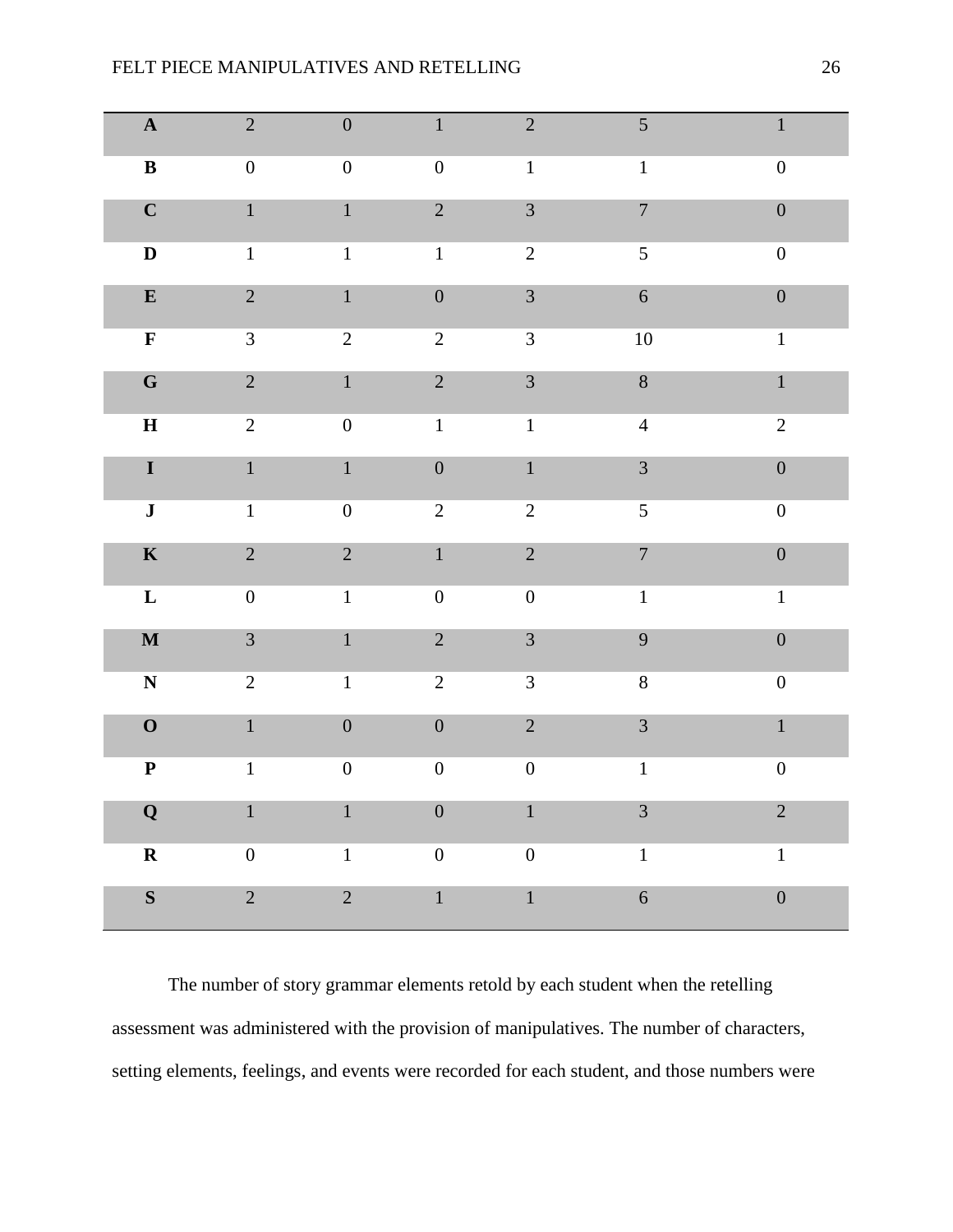added together to get the number of total correct story elements retold. Students' retelling character traits ranged from one to three with five students retelling one character, eight students reporting two characters, and six students retelling three characters. The number of setting elements retold ranged from zero to two with one students retelling zero setting elements, ten students retelling one setting element, and eight students retelling two setting elements. The number of feelings reported by students ranged from zero to two with four students retelling zero feelings elements, five students retelling one feeling, and ten students retelling two feelings elements. Students retold zero to four events with one students retelling zero events, three students retelling one event, five students retelling two events, seven students retelling three events, and three students retelling four events. The total number of correct responses ranged from two to eleven with varying numbers of correct responses throughout the class; two students retold a total of two correct story grammar elements, one student retold three elements, one student retold four elements, two students retold five elements, one students retold six elements, three students retold seven elements, three students retold eight elements, two students retold nine elements, three students retold ten elements, and one student retold a total of eleven correct story grammar elements. The number of incorrect story elements retold was also recorded, ranging from zero to one, with fourteen students retelling zero incorrect story grammar elements and five students reporting one incorrect story grammar element.

#### Table 2

*Retelling Assessment Scores with Manipulatives*

|   |  |                                                                                 | Student Characters Setting Feelings Events Total Correct | <b>Incorrect</b> |
|---|--|---------------------------------------------------------------------------------|----------------------------------------------------------|------------------|
|   |  |                                                                                 |                                                          |                  |
| B |  | the contract of the contract of the contract of the contract of the contract of |                                                          |                  |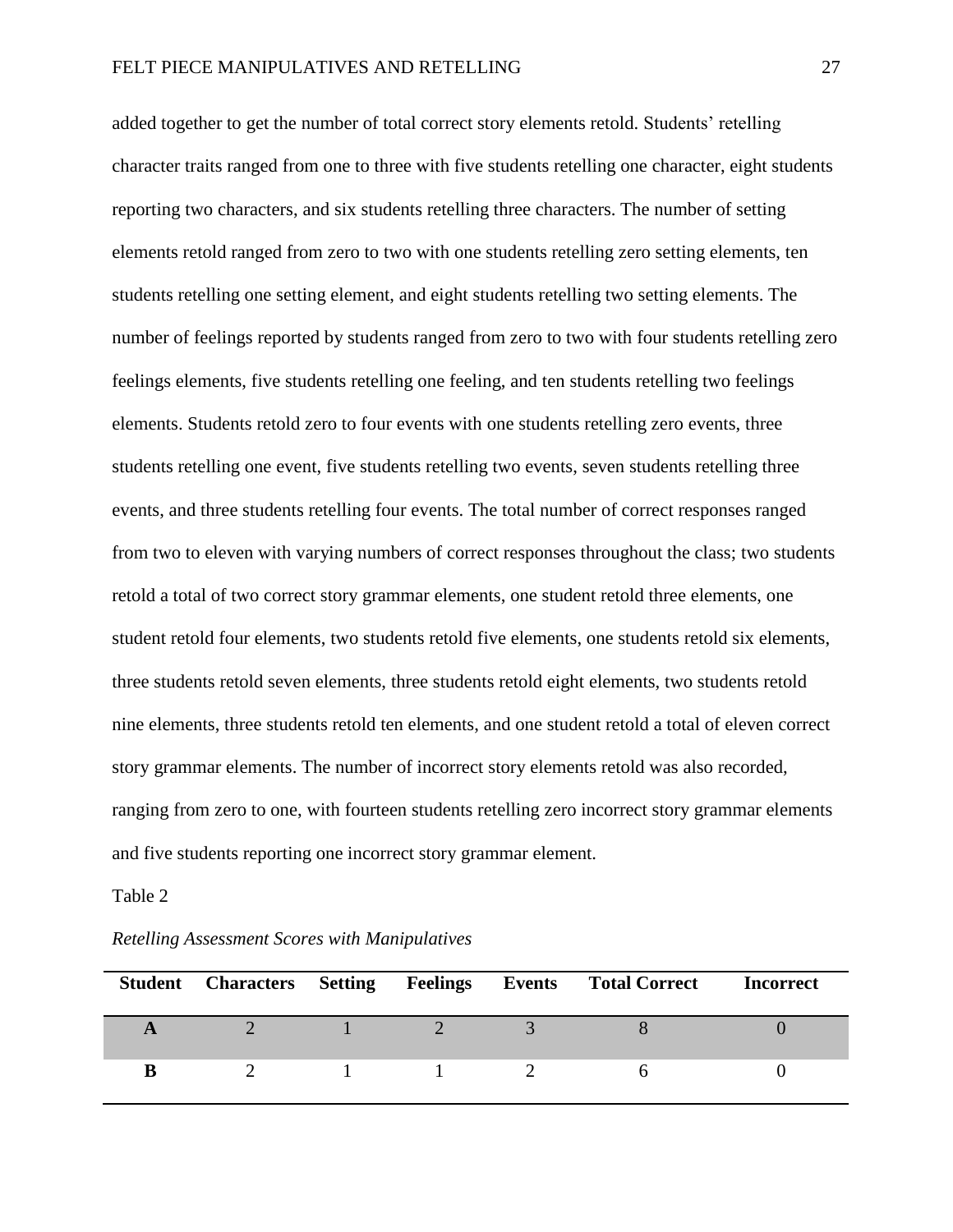| $\mathbf C$               | $\mathfrak{Z}$ | $\overline{2}$   | $\overline{c}$   | $\mathfrak{Z}$   | 10               | $\boldsymbol{0}$ |
|---------------------------|----------------|------------------|------------------|------------------|------------------|------------------|
| $\mathbf D$               | $\mathbf 1$    | $1\,$            | $\overline{2}$   | $\overline{4}$   | $8\,$            | $\boldsymbol{0}$ |
| ${\bf E}$                 | $\sqrt{2}$     | $\sqrt{2}$       | $\mathbf 1$      | $\mathfrak{Z}$   | $\bf 8$          | $\boldsymbol{0}$ |
| $\overline{\mathbf{F}}$   | $\overline{3}$ | $\sqrt{2}$       | $\overline{2}$   | $\overline{4}$   | 11               | $\,1\,$          |
| $\mathbf G$               | $\overline{3}$ | $\sqrt{2}$       | $\overline{2}$   | $\overline{4}$   | $\overline{9}$   | $\mathbf 1$      |
| $\bf H$                   | $\,1$          | $\mathbf 1$      | $\overline{2}$   | $\overline{2}$   | 5                | $\,1\,$          |
| $\mathbf I$               | $\overline{2}$ | $\mathbf{1}$     | $\boldsymbol{0}$ | $\overline{2}$   | $\overline{3}$   | $\boldsymbol{0}$ |
| $\mathbf J$               | $\mathbf 1$    | $\boldsymbol{0}$ | $\boldsymbol{0}$ | $\mathbf{1}$     | $\overline{c}$   | $\boldsymbol{0}$ |
| $\mathbf K$               | $\overline{2}$ | $\overline{2}$   | $\overline{2}$   | $\overline{3}$   | 9                | $\mathbf 1$      |
| $\mathbf L$               | $\sqrt{2}$     | $\mathbf{1}$     | $\boldsymbol{0}$ | $\mathbf{1}$     | $\overline{4}$   | $\boldsymbol{0}$ |
| $\mathbf M$               | $\overline{3}$ | $\overline{2}$   | $\overline{c}$   | 3                | $10\,$           | $\boldsymbol{0}$ |
| ${\bf N}$                 | $\mathfrak{Z}$ | $\sqrt{2}$       | $\overline{c}$   | $\mathfrak{Z}$   | $10\,$           | $\boldsymbol{0}$ |
| $\boldsymbol{O}$          | $\overline{2}$ | $\mathbf{1}$     | $\mathbf{1}$     | $\overline{3}$   | $\overline{7}$   | $\boldsymbol{0}$ |
| $\boldsymbol{\mathrm{P}}$ | $\mathfrak{Z}$ | $\mathbf{1}$     | $\mathbf{2}$     | $\mathbf{1}$     | $\boldsymbol{7}$ | $\boldsymbol{0}$ |
| $\bf{Q}$                  | $\overline{1}$ | $\mathbf{1}$     | $\mathbf{1}$     | $\overline{2}$   | $\mathfrak{S}$   | $\boldsymbol{0}$ |
| $\mathbf R$               | $\mathbf{1}$   | $\,1\,$          | $\boldsymbol{0}$ | $\boldsymbol{0}$ | $\sqrt{2}$       | $\mathbf{1}$     |
| $\mathbf S$               | $\overline{2}$ | $\overline{2}$   | $\mathbf 1$      | $\overline{c}$   | $\overline{7}$   | $\boldsymbol{0}$ |

The researcher subtracted the number of story grammar elements correctly retold without manipulatives from the number correctly retold with manipulatives to find the difference between the total numbers of correct story grammar elements between the two assessments. Student J retold three fewer story grammar elements  $(N=2)$  when provided manipulatives in comparison to the five elements retold without manipulatives. Student I retold the same number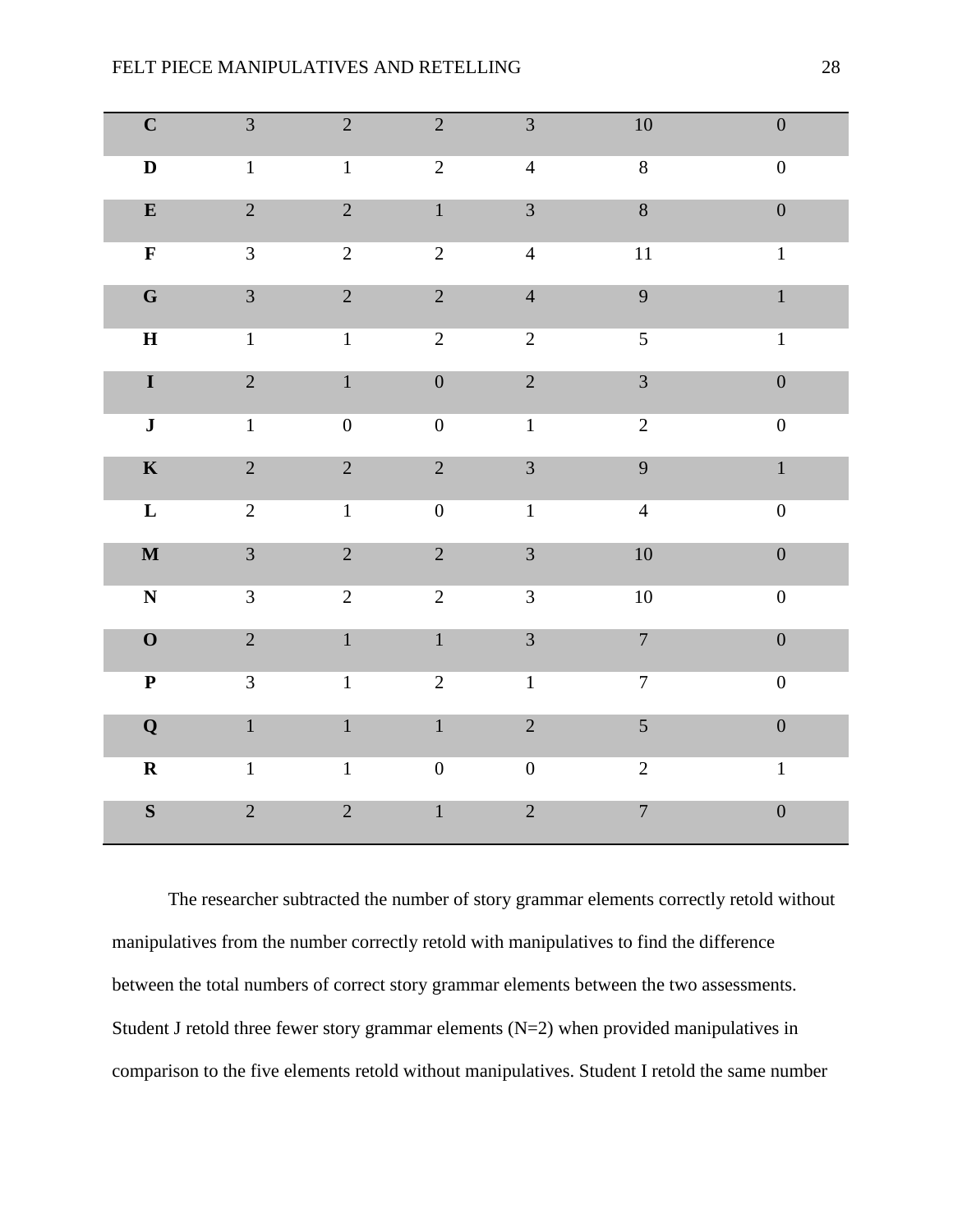# FELT PIECE MANIPULATIVES AND RETELLING 29

of correct story grammar elements during assessments regardless of whether or not manipulatives were provided. The remaining seventeen students retold more story grammar elements with manipulatives than they did without. The increase ranged from one to six more elements with six students increasing the number of story grammar elements retold by one, four students increasing the number of elements retold by two, four students increasing by three elements, one student increasing by four elements, one student increasing by five elements, and one student increasing by six correctly retold story grammar elements.

# Table 3

# *Comparison Between Correct Retelling Assessment Scores*

| <b>Student</b> |                                | <b>Total Number of Correct</b> Total Number of Correct | <b>Difference Between the</b>  |
|----------------|--------------------------------|--------------------------------------------------------|--------------------------------|
|                | <b>Story Grammar</b>           | <b>Story Grammar</b>                                   | <b>Total Number of Correct</b> |
|                | <b>Elements Retold Without</b> | <b>Elements Retold With</b>                            | <b>Story Grammar</b>           |
|                | <b>Manipulatives</b>           | <b>Manipulatives</b>                                   | <b>Elements Retold With</b>    |
|                |                                |                                                        | and Without                    |
|                |                                |                                                        | <b>Manipulatives</b>           |
| $\mathbf{A}$   | 5                              | 8                                                      | $+3$                           |
| B              | $\mathbf{1}$                   | 6                                                      | $+5$                           |
| $\mathbf C$    | $\overline{7}$                 | 10                                                     | $+3$                           |
| D              | 5                              | 8                                                      | $+3$                           |
| $\mathbf E$    | 6                              | 8                                                      | $+2$                           |
| $\mathbf F$    | 10                             | 11                                                     | $+1$                           |
| G              | 8                              | 9                                                      | $+1$                           |
| H              | $\overline{4}$                 | 5                                                      | $+1$                           |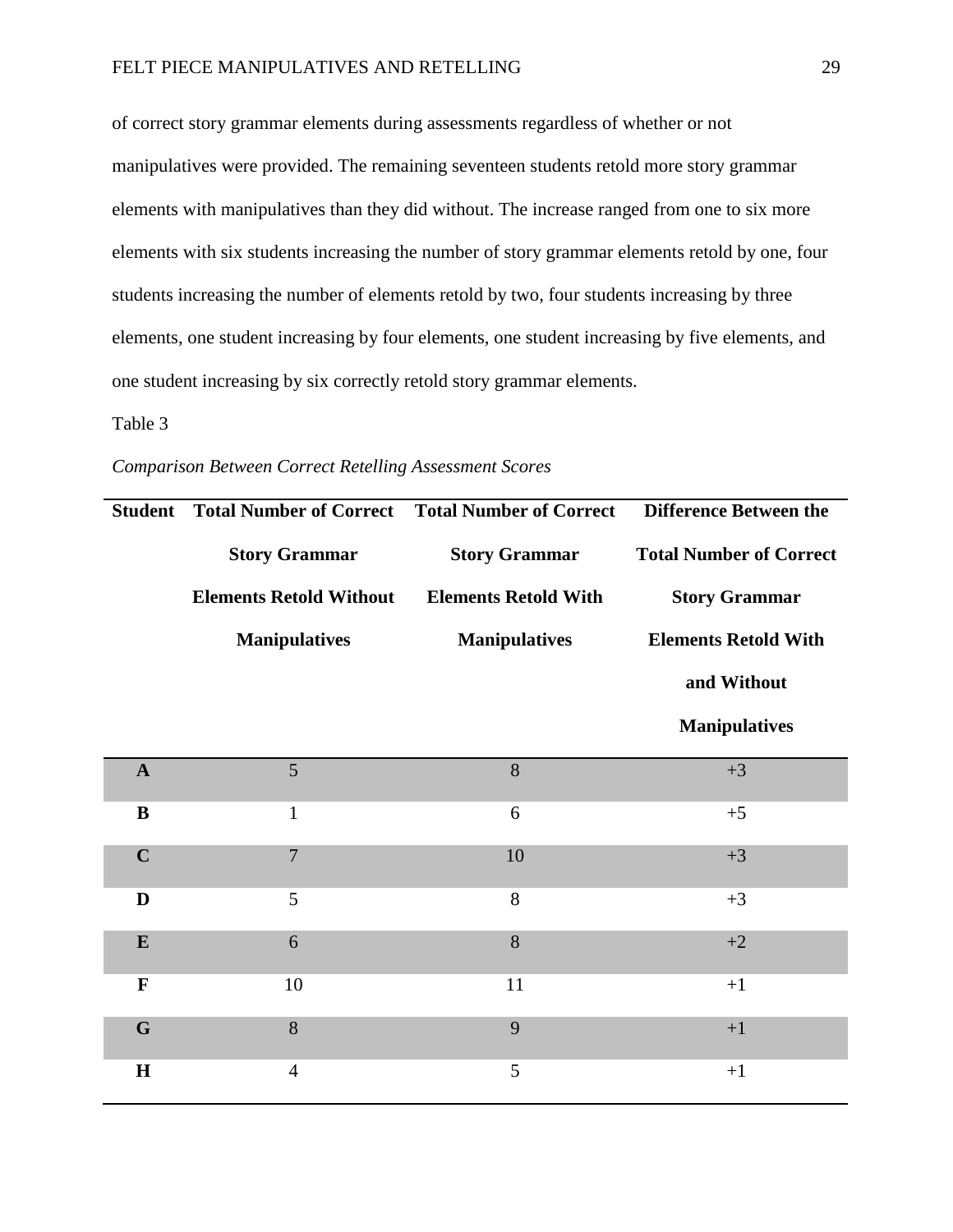| $\mathbf I$ | 3              | 3                | $\boldsymbol{0}$ |
|-------------|----------------|------------------|------------------|
| $\bf J$     | 5              | $\overline{2}$   | $-3$             |
| $\mathbf K$ | $\overline{7}$ | 9                | $+2$             |
| $\mathbf L$ | $\mathbf{1}$   | $\overline{4}$   | $+3$             |
| $\mathbf M$ | 9              | $10\,$           | $\bf{+1}$        |
| $\mathbf N$ | $8\,$          | $10\,$           | $+2$             |
| $\mathbf 0$ | $\overline{3}$ | $\overline{7}$   | $+4$             |
| $\mathbf P$ | $\mathbf{1}$   | $\boldsymbol{7}$ | $+6$             |
| $\mathbf Q$ | $\overline{3}$ | 5                | $+2$             |
| $\mathbf R$ | $\mathbf{1}$   | $\overline{2}$   | $\bf{+1}$        |
| $\mathbf S$ | $\sqrt{6}$     | $\overline{7}$   | $\bf{+1}$        |

The researcher also considered the number of incorrect story grammar elements retold during the assessments. The researcher subtracted the number of incorrect story grammar elements retold without manipulatives from the number of incorrect story grammar elements retold when manipulatives were provided to find the difference between the total number of incorrect story grammar elements retold between the two assessments. The difference ranged from an increased number of incorrectly retold elements by one to a decreased number of incorrectly retold elements by two. Student K increased in the number of story grammar elements when manipulatives were made available from zero to one. Three students who reported an incorrect story grammar element without manipulatives still reported one incorrect element with manipulatives, showing no change. Thirteen students who reported no incorrect story grammar elements without manipulatives also reported no incorrect story grammar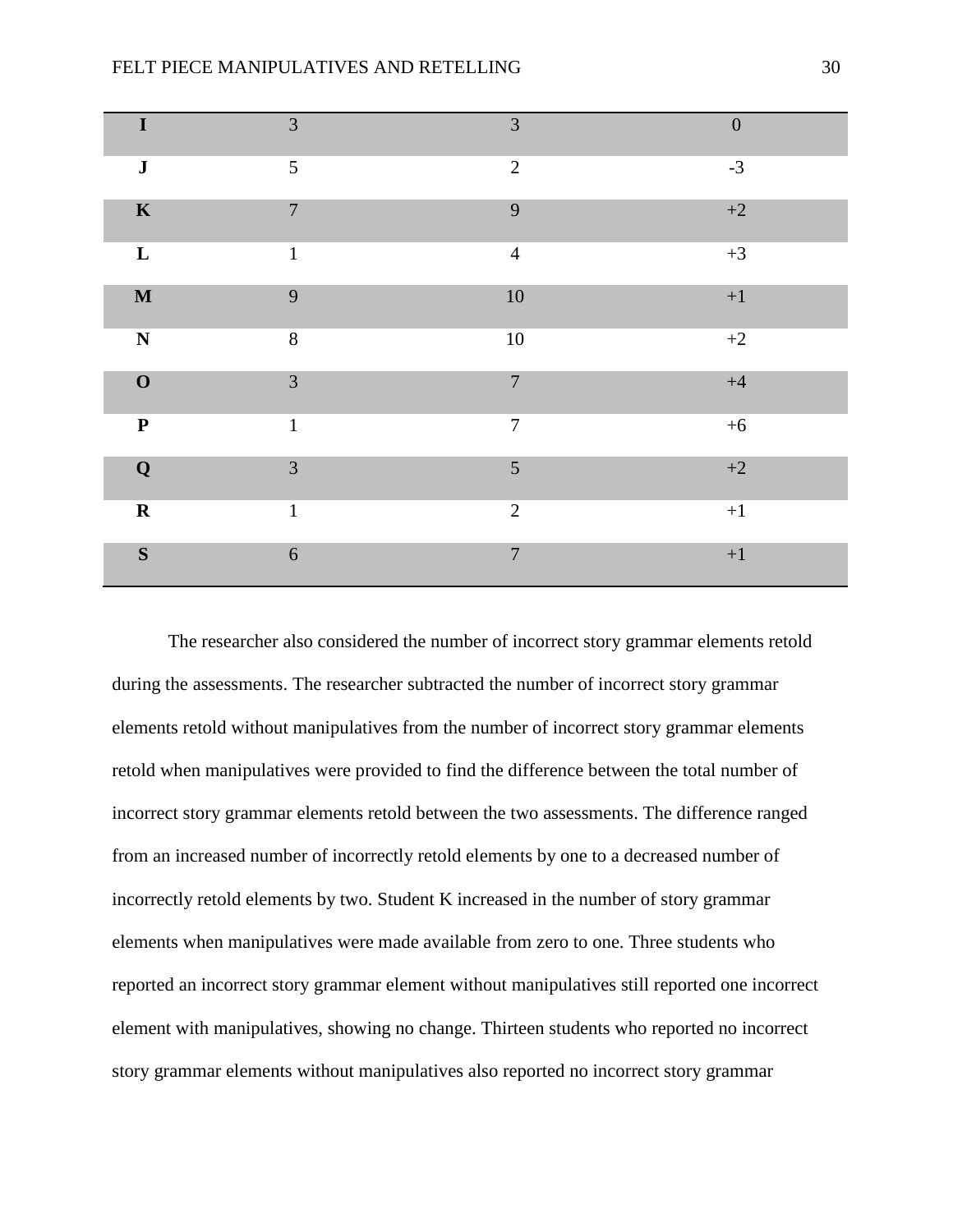elements when provided manipulatives. Four students reported one less incorrect manipulative when assessed with manipulatives than when assessed without. Student Q reported two less incorrect elements when provided manipulatives than when not provided the manipulatives. Table 4

| <b>Student</b> | <b>Total Number of</b>  | <b>Total Number of</b>  | <b>Difference Between the</b>  |
|----------------|-------------------------|-------------------------|--------------------------------|
|                | <b>Incorrect Story</b>  | <b>Incorrect Story</b>  | <b>Total Number of</b>         |
|                | <b>Grammar Elements</b> | <b>Grammar Elements</b> | <b>Incorrect Story</b>         |
|                | <b>Retold Without</b>   | <b>Retold With</b>      | <b>Grammar Elements</b>        |
|                | <b>Manipulatives</b>    | <b>Manipulatives</b>    | <b>Retold With and Without</b> |
|                |                         |                         | <b>Manipulatives</b>           |
| $\mathbf{A}$   | $\mathbf{1}$            | $\overline{0}$          | $-1$                           |
| $\bf{B}$       | $\overline{0}$          | $\overline{0}$          | $\boldsymbol{0}$               |
| $\mathbf C$    | $\overline{0}$          | $\overline{0}$          | $\overline{0}$                 |
| D              | $\overline{0}$          | $\boldsymbol{0}$        | $\boldsymbol{0}$               |
| ${\bf E}$      | $\mathbf{0}$            | $\overline{0}$          | $\overline{0}$                 |
| $\mathbf F$    | $\mathbf{1}$            | $\mathbf{1}$            | $\overline{0}$                 |
| G              | $\mathbf{1}$            | $\mathbf{1}$            | $\overline{0}$                 |
| H              | $\overline{2}$          | $\mathbf{1}$            | $-1$                           |
| $\mathbf I$    | $\boldsymbol{0}$        | $\overline{0}$          | $\overline{0}$                 |
| ${\bf J}$      | $\overline{0}$          | $\overline{0}$          | $\boldsymbol{0}$               |
| $\mathbf K$    | $\boldsymbol{0}$        | $\mathbf 1$             | $+1$                           |
| L              | $\mathbf{1}$            | $\overline{0}$          | $-1$                           |

*Comparison Between Incorrect Retelling Scores*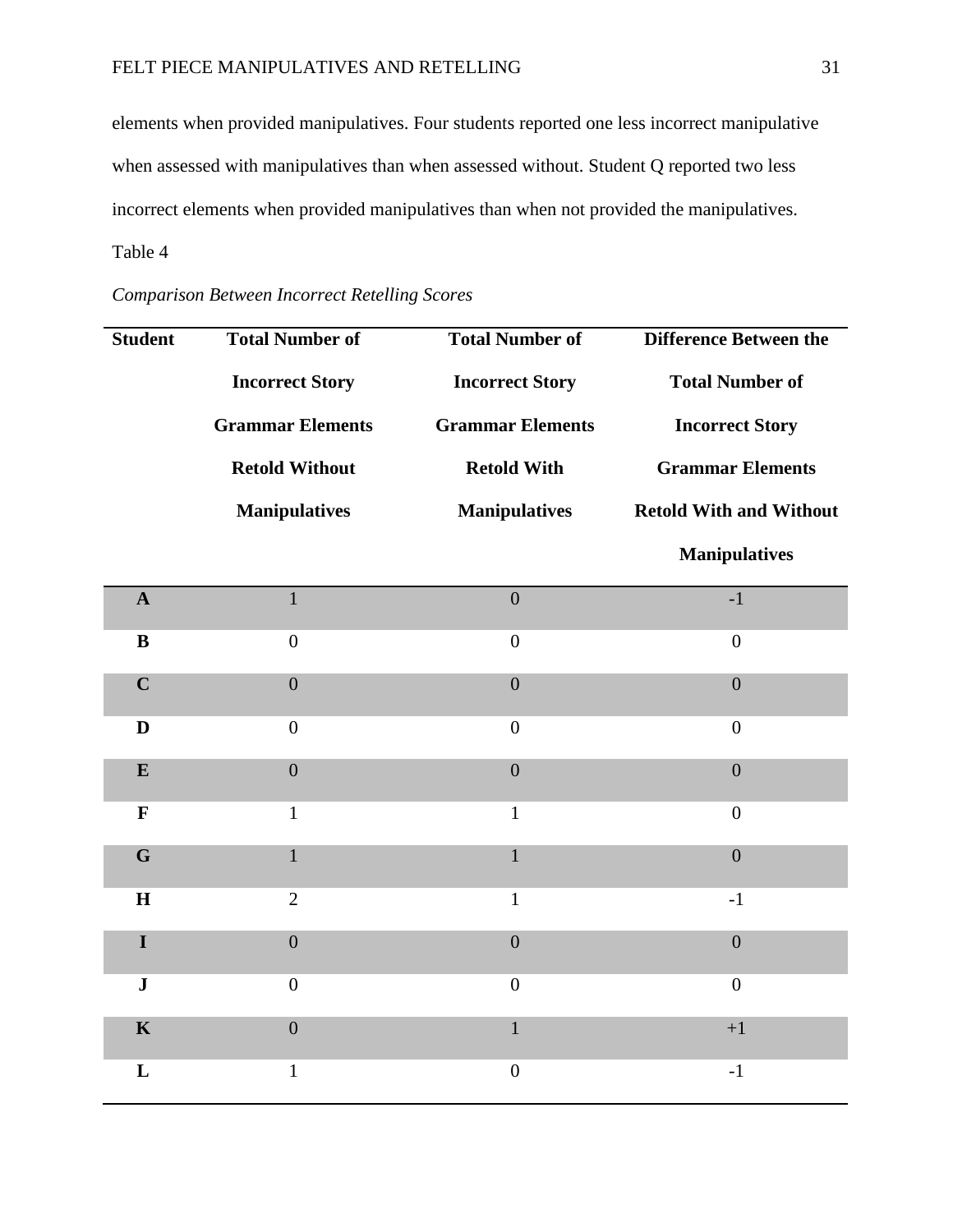| M           |          | $\Omega$       |          |
|-------------|----------|----------------|----------|
| N           | $\Omega$ | $\theta$       | $\theta$ |
| $\Omega$    |          | $\Omega$       | $-1$     |
| P           | ⋂        | $\Omega$       | $\theta$ |
|             | $\Omega$ | $\overline{0}$ | $-2$     |
| $\mathbf R$ | и        | 1              | $\theta$ |
| S           |          | $\overline{0}$ | $\cap$   |

# **Discussion**

# **Summary of Major Findings**

The findings of this study indicate that felt piece manipulatives have a positive impact on preschool students' abilities to retell, specifically in increasing the number of story grammar elements a student reports during a retelling assessment. As summarized in Table 3, the data shows that when felt piece manipulatives are integrated into retelling assessments, students typically recalled and retold more story grammar elements than they did when felt piece manipulatives were not integrated into a retelling assessment. With the exception of two students, the entire class consistently retold a higher number of correct story grammar elements when given manipulatives during the retelling assessment than they did without manipulatives. These findings are consistent with findings in studies by the Lepley (2001) study and the study by Mattoon, Bates, Shifflet, and Latham (2015) which support that students' understanding and retention may be positively impacted by the integration of manipulatives. This research supports the idea that felt piece manipulatives may be one specific type of manipulative that can have a positive impact in the learning of preschool students, particularly in retelling literacy.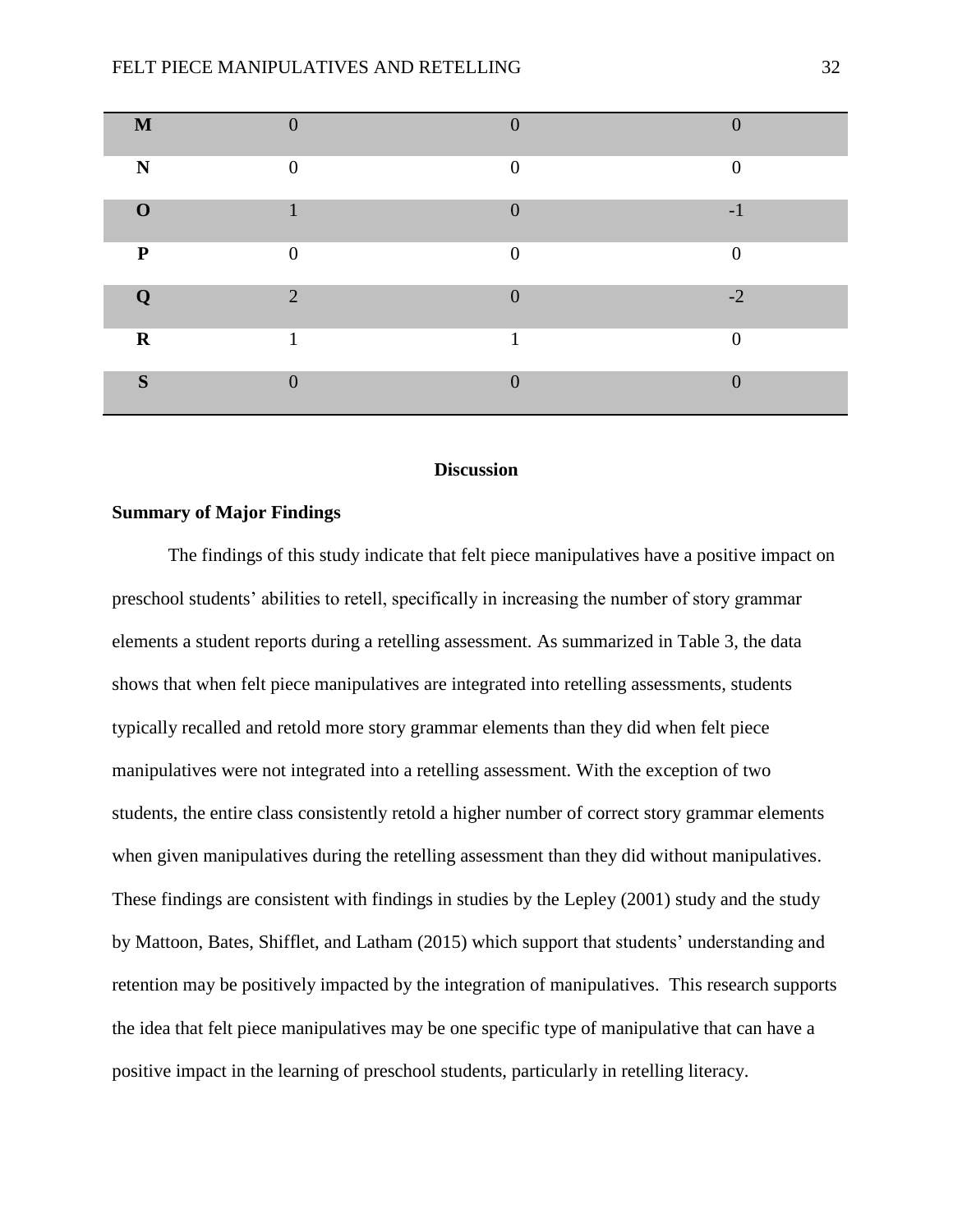Even though manipulatives unrelated to the story were made available, the number of correct story grammar elements reported typically increased, and the number of incorrect story grammar elements typically decreased or stayed the same. As shown in Table 4, the data collected in this study also shows that most students who had reported incorrect story grammar elements when assessed without manipulatives reported fewer incorrect story grammar elements when felt piece manipulatives were integrated. Only one student increased in the number of incorrect story grammar elements told when manipulatives were available during retelling. Several students decreased in the number of story grammar elements retold, and many reported the same number of incorrect story grammar elements regardless of whether or not manipulatives were available during the retelling assessment. This suggests that students' abilities to retell were more likely to decrease the number of incorrect responses than to increase the number of incorrect responses. The presence of manipulatives that did not pertain to the story but the lack of students' incorrect inclusion of those manipulatives in retelling also suggests that students are able to distinguish between manipulatives that represent story grammar elements for a particular story and random manipulatives that were not story-related. Students seem to have been able to overcome any distraction the manipulatives may have added and to have attended to and engaged in the assessment task at home. With only one student retelling more and several students continuing to report the same number of incorrect story grammar elements when manipulatives were present in comparison to when they were not, the results from this study are not entirely clear in regard to the effect manipulatives have on the number of incorrect story grammar elements retold by students. Overall, however, the effects do seem to be more positive than negative in that there were significantly more students who retold a lower number of incorrect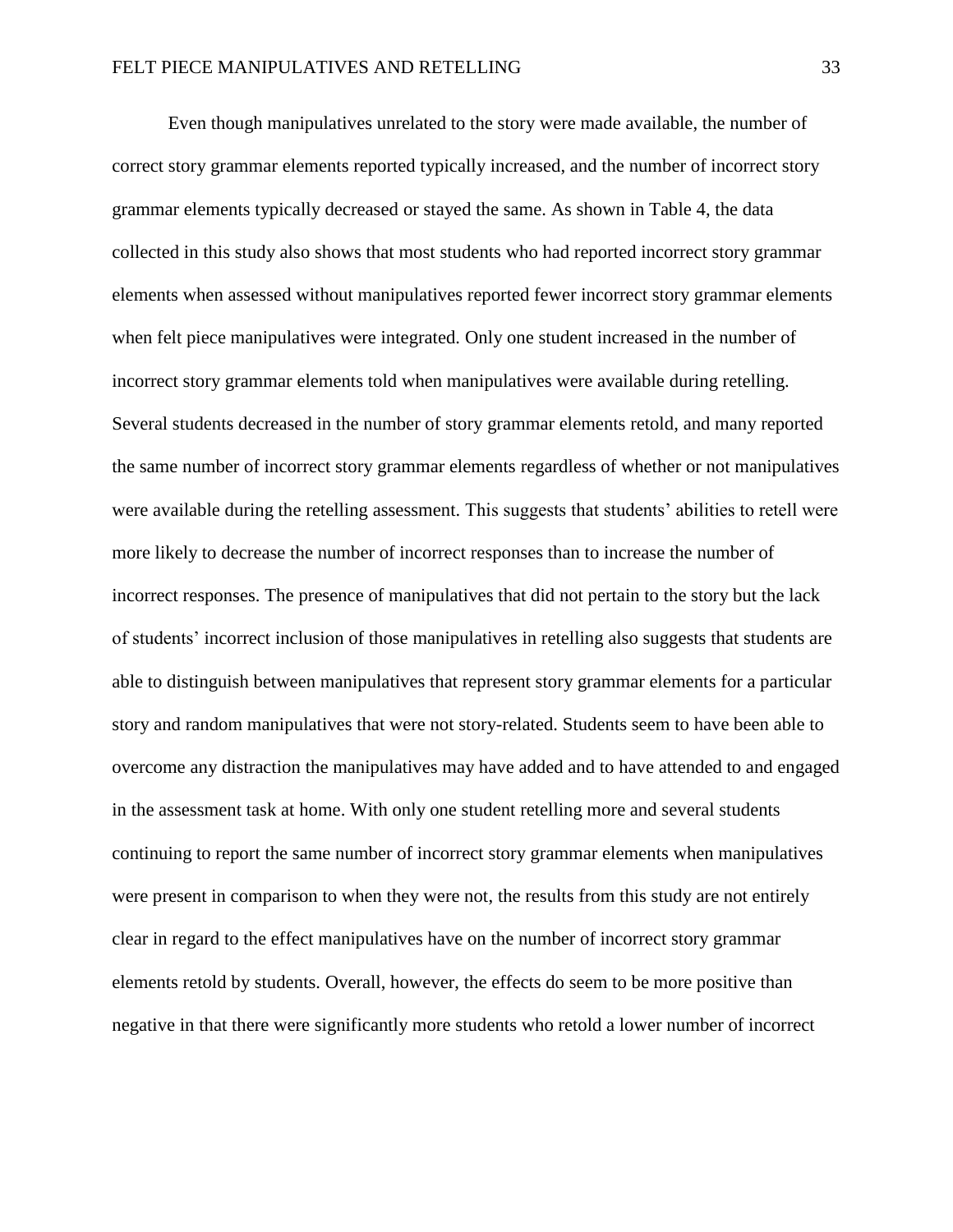story grammar elements than students who retold a higher number of incorrect story grammar elements.

#### **Limitations of the Study**

Several limitations of this study may result from only having completed the study in one classroom. Results may be more effective if widespread throughout multiple rooms. The relatively small sample size of just nineteen students over the course of a few months does not necessarily reflect the same findings that would be had over a longer period of time including students from several classrooms being taught by a variety of teachers. For example, if one teacher is teaching more explicitly retelling skills, it may also have an impact on students' abilities to retell. Another limitation resulting from only assessing students in one classroom is the students' increased abilities to retell stories through practice. The students may have improved in retelling skills having had additional exposure and practice, so influence from increased practice retelling in general may have impacted scores in addition to the influence of manipulative inclusion.

Additionally, when in the school year the research takes place may affect findings in that completing this study at the beginning of the year may yield different results than it would at the end of the year. Students may be more or less developed in classroom, academic, language, and social development, impacting their abilities. Additionally, outside events surrounding the assessment dates may have affected the results as well. Weather-related school cancelations or other changes in the regular schedule may influence students' focus and their general attention and engagement in the story readings and/or in the assessment activity. The same might be said of the time of day during which the assessment takes place. Students eager to return to choice time or new materials elsewhere in the classroom may have been less motivated to be engaged in the retelling activity, impacting their scores.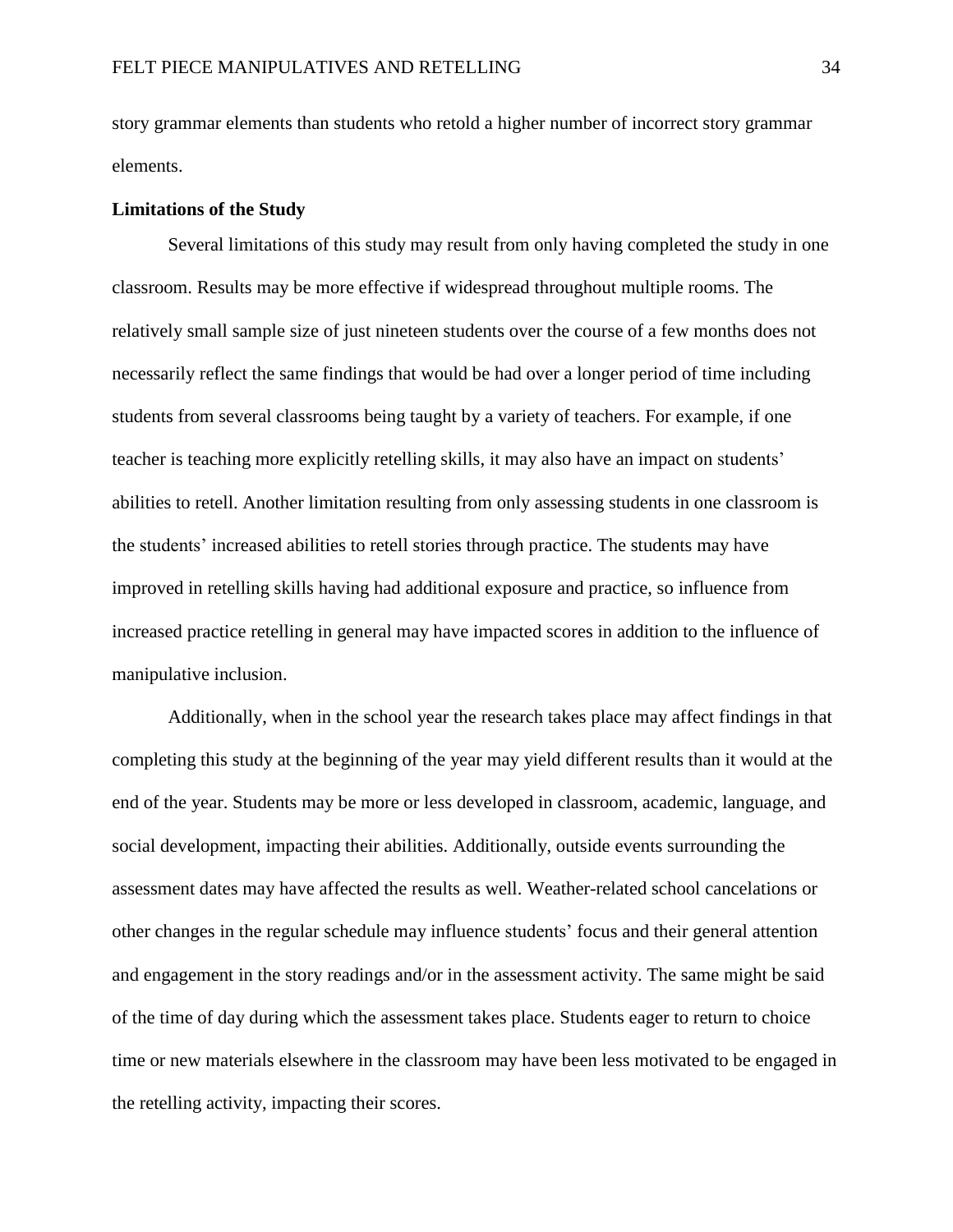Another element that factors into the results of this study is students' other educational needs. This may include needs for special education and adaptations or speech and language development needs. Students receiving special education services through a variety of interventions may be more or less likely to successfully retell stories, regardless of the supplements and interventions put into place. Similarly, students' abilities in language production may influence their abilities to retell certain or all elements of a story. These elements of diversity could leave room for discrepancies between the data gathered and the impact feltpiece manipulatives independently have on students' abilities to retell.

Finally, students' experiences outside of school, including ethnic and socio-economic status, may impact findings in that students may be coming into class on any given day with a variety of experiences that would influence their performance. This may also include traumatic experiences at home or highly positive experiences. All of these students may be more or less susceptible to influence by manipulative inclusion, depending on the framework with which they view literacy and the previous experiences they've had engaging with it. Some parents may be working with their students on retelling strategies at home while others may not be, which would also influence students' performances. Students also just have very different levels of exposure to literature outside of school, which would likely impact their abilities to comprehend and retell stories in general.

#### **Further Study**

In the future, it would be meaningful to continue or expand this study in other classrooms and with more students over a longer period. Having data on more students would increase the reliability of the data. Additionally, assessing the same group of students on their abilities to retell multiple times with multiple different books would increase the reliability of the data as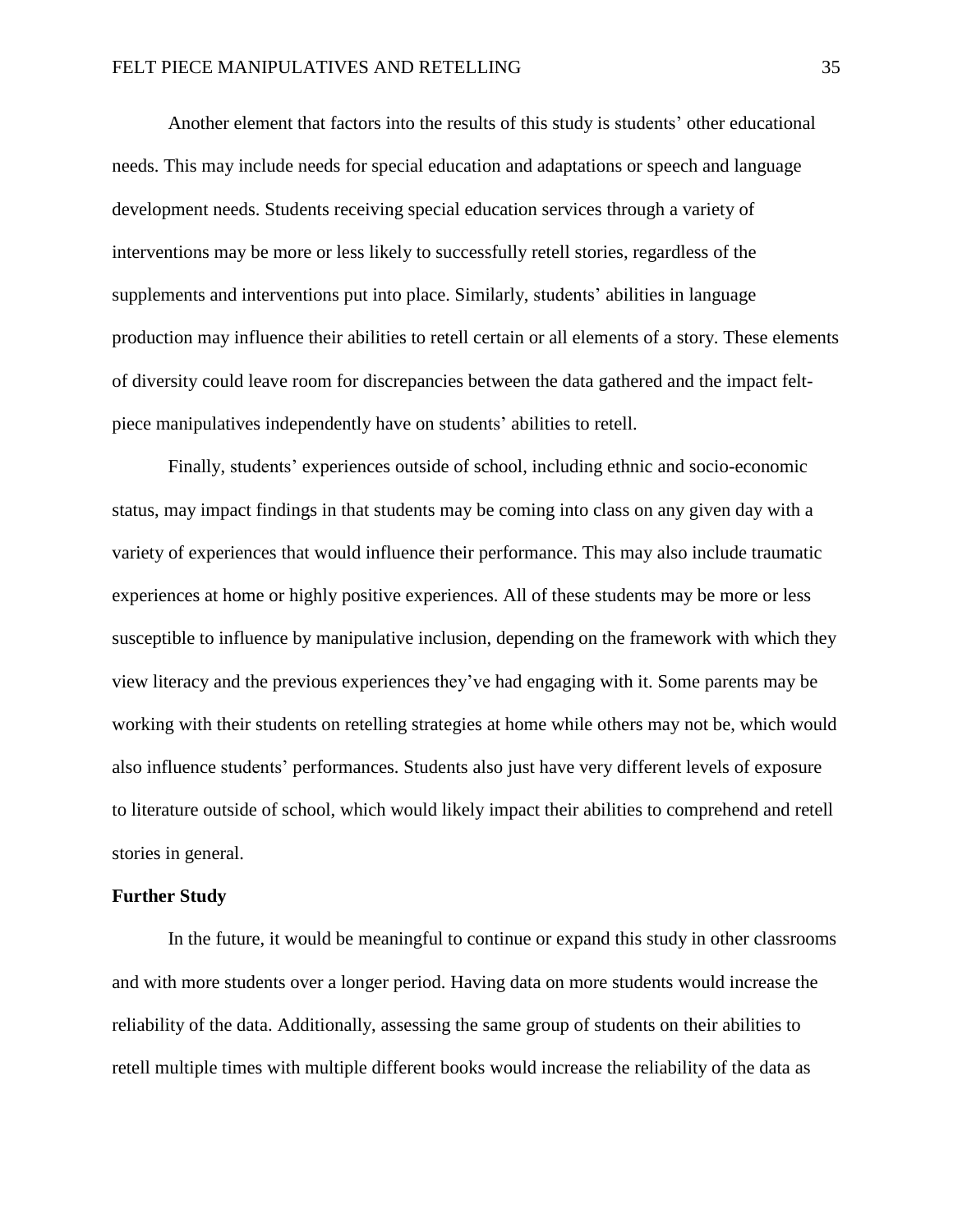well. Being able to assess abilities to retell with manipulatives at various points in the year and compare the data to data gathered assessing their abilities to retell without manipulatives at various points in the year would decrease the limitations resulting from the potential development in their abilities to retell from additional practice.

#### **Conclusion**

Based on the results from this study, data collected suggests that felt piece manipulatives may be an effective tool in increasing the number of story grammar elements preschool students are able to retell. As shown in Table 1, the number of story grammar elements recalled and retold by preschool students typically increased when felt piece manipulatives were integrated into their retelling assessment times in comparison to times when felt piece manipulatives were not available. Though some research may suggests that some manipulatives may lead to distraction from the task (Petersen & McNeil, 2012), much previous research supports the use of manipulatives. Existing research highlights manipulatives of varying kinds as having been shown to be a successful tool in educating children of all ages, particularly in math and science (Bouck & Park, 2018; Uribe-Florez & Wilkins, 2010) , and this study suggests similar success to be had in literacy at the preschool level.

As this study suggests, felt piece manipulatives may be a particularly useful tool in supporting preschoolers' abilities to retell and are desirable and accessible. These manipulatives can be easily created and adapted to support any book. Because felt is a material that can be cut, drawn on, and glued together, it lends itself to being adaptable to represent the characters, setting elements, feelings, and events from any book an educator chooses. Felt may also serve as an effective resource in supporting preschool students' efforts to retell in that it is an affordable resource that is typically available for purchase at local stores. Often times, teachers are limited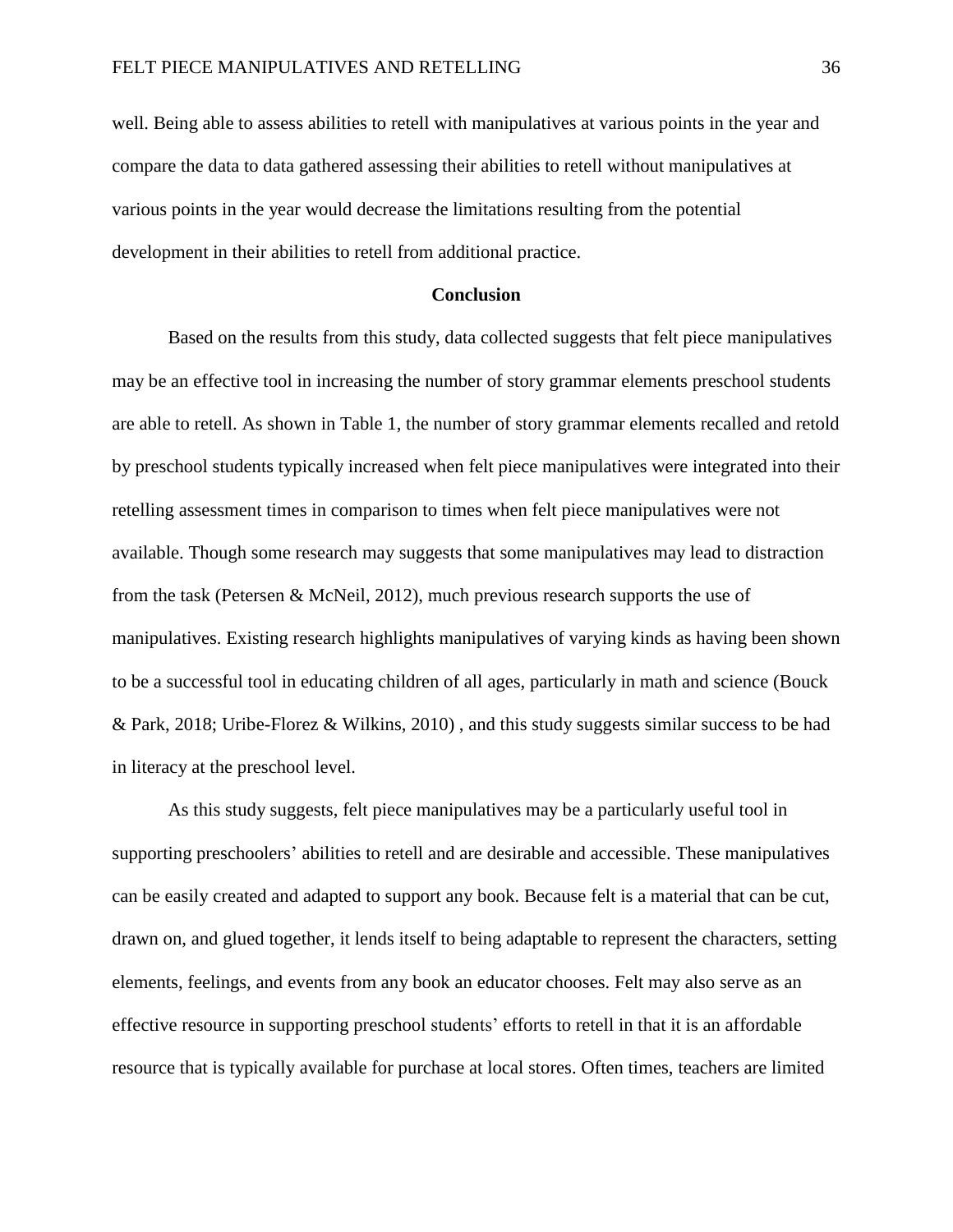in the funds available to them for purchasing classroom materials. Because preschool classrooms experience a wide variety of literature throughout any year, purchasing and providing manipulatives for every book would be very expensive and an unlikely occurrence; however, felt offers an affordable resource in doing so. Finally, felt piece manipulatives are age appropriate and easily manipulated by young learners, which promotes engagement and attention to the task at hand. Because of these characteristics of felt piece manipulatives, the results of this study are important and applicable in many preschool and early childhood settings suggesting this tool as effective in increasing preschool students' success in retelling stories.

The importance of these findings may be applied to many preschools and early childhood facilities. Some educators are hesitant to integrate manipulatives in fear of distracting students from the tasks at hand or in doubt of the efficacy. However, as early childhood teachers seek ways to increase students' competencies in literacy skills and retelling, this study may offer some support. Findings from this study suggest teachers should embrace felt-piece manipulatives as a tool in developing their students' learning in these areas. This study may alleviate any hesitation and offer support for teachers to move forward in integrating this kind of manipulative into retelling activities in their classrooms.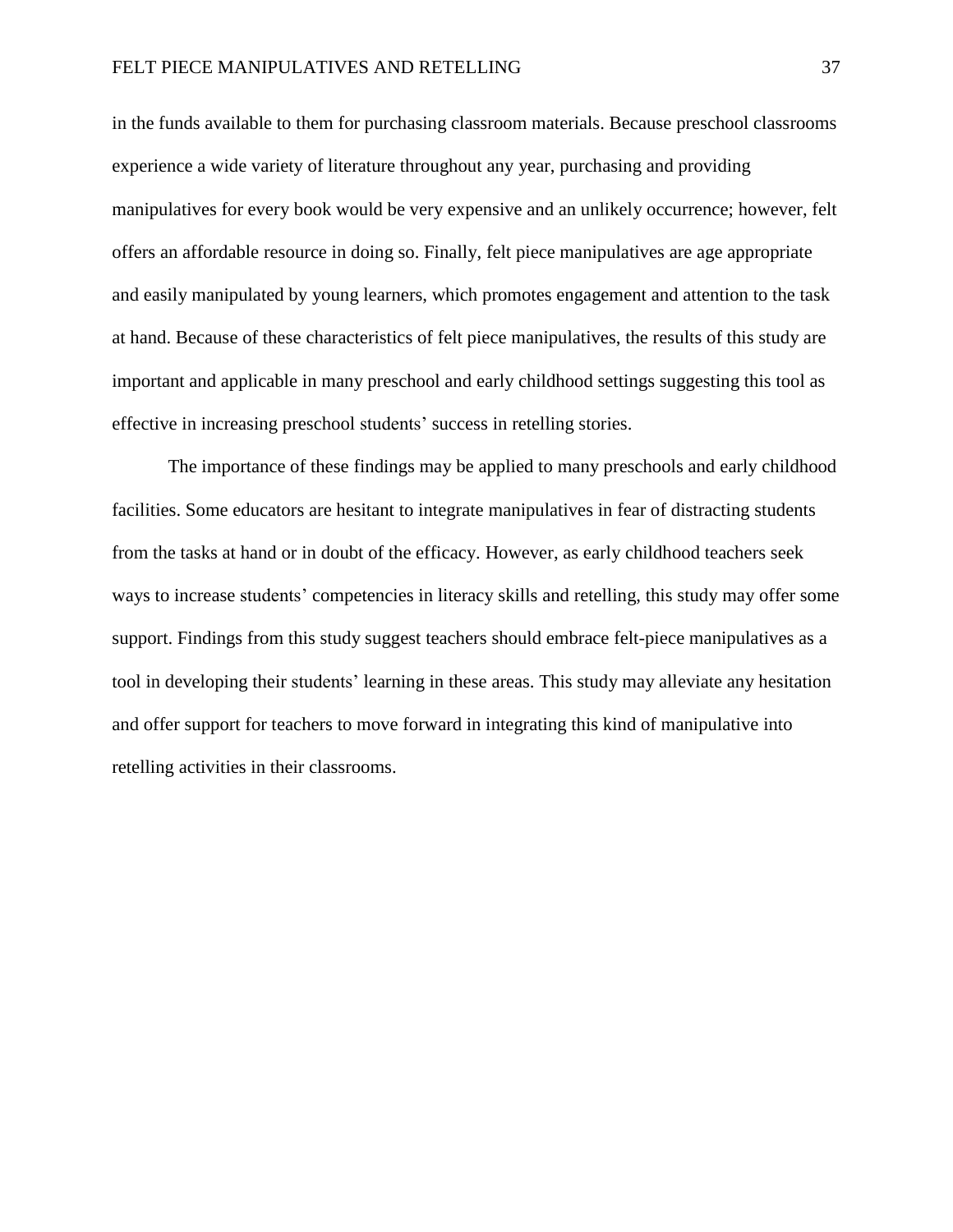#### **References**

- About the standards. (n.d.). Retrieved February 20, 2019, from http://www.corestandards.org/about-the-standards/
- Ambrose, R.C. (2002). Are we overemphasizing manipulatives in primary grades to the detriment of the girls? *Teaching Children Mathematics, 9*(1), 16-21.

Brown, J. A., Garzarek, J. E., & Donegan, K. L. (2014). Effects of a narrative intervention on story retelling in at-risk young children. *Topics in Early Childhood Special Education*, *34*(3), 154–164. https://doi.org/10.1177/0271121414536447

- Burts, D., Berke, K., Heroman, C., Baker, H., Bickart, T., Tabors, P., & Sanders, S. (2016). *Teaching strategies GOLD objectives for development & learning birth through third grade*. Bethesda, MD: Teaching Strategies.
- Early childhood mathematics: promoting good beginnings. (2010). Retrieved February 20, 2019, from https://www.naeyc.org/sites/default/files/globallyshared/downloads/PDFs/resources/position-statements/psmath.pdf
- Epstein, I., Stevens, B., Mckeever, P., Baruchel, S., & Jones, H. (2008). Using puppetry to elicit childrens talk for research. *Nursing Inquiry, 15*(1), 49-56. doi:10.1111/j.1440- 1800.2008.00395.x
- Fazio, B. B., Naremore, R. C., & Connell, P. J. (1996). Tracking children from poverty at risk for specific language impairments: A 3-year longitudinal study. *Journal of Speech and Hearing Research, 39*(3), 611-624. Retrieved February 9, 2019, from https://www.ncbi.nlm.nih.gov/pubmed/8783139.
- Fountas, I. C., & Pinnell, G. S. (2001). *Literacy beginnings: A prekindergarten handbook*. Portsmouth, NH: Heinemann.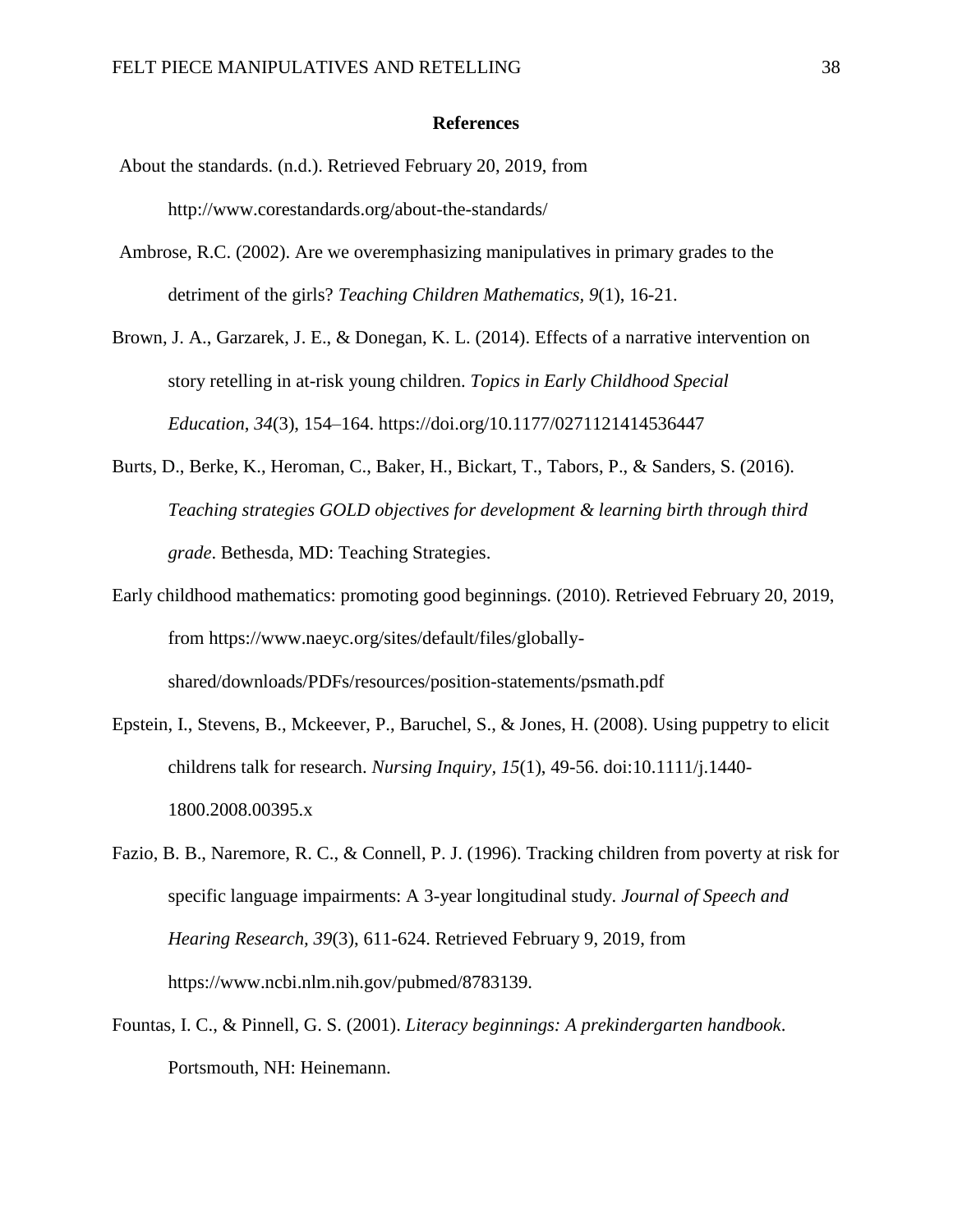Gabig C. S. (2008). Verbal working memory and story retelling in school-age children with autism. *Language, Speech & Hearing Services in Schools,* 39(4), 498–511. Retrieved from

http://ezproxy.nwciowa.edu/login?url=http://search.ebscohost.com/login.aspx?direct=true &db=rzh&AN=105700938&site=ehost-live&scope=site

- Guo, Ying (2008). The role of vocabulary knowledge, syntactic awareness and metacognitive awareness in reading comprehension of adult English language learners (Doctoral dissertation). Retrieved from https://www.researchgate.net/publication/254671181 The Role of Vocabulary Knowle dge\_Syntactic\_Awareness\_and\_Metacognitive\_Awareness\_in\_Reading\_Comprehension \_of\_Adult\_English\_Language\_Learners
- Hammond, W. D., & Nessel, D. D. (2011). *The comprehension experience: Engaging readers through effective inquiry and discussion*. Portsmouth, NH: Heinemann.
- Heroman, C., & Jones, C. (2004). *Literacy: The creative curriculum approach*. Washington, DC: Teaching Strategies.
- Isbell, R., Sobol, J., Lindauer, L., & Lowrance, A. (2004). The effects of storytelling and story reading on the oral language complexity and story comprehension of young children. *Early Childhood Education Journal, 32*(3), 157-163. doi:http://dx.doi.org.ezproxy.nwciowa.edu/10.1023/B:ECEJ.0000048967.94189.a3

Klintö, K., Salameh, E. K., & Lohmander, A. (2015). Verbal competence in narrative retelling in 5-year-olds with unilateral cleft lip and palate. *International Journal of Language & Communication Disorders*, *50*(1), 119–128. https://doiorg.ezproxy.nwciowa.edu/10.1111/1460-6984.12127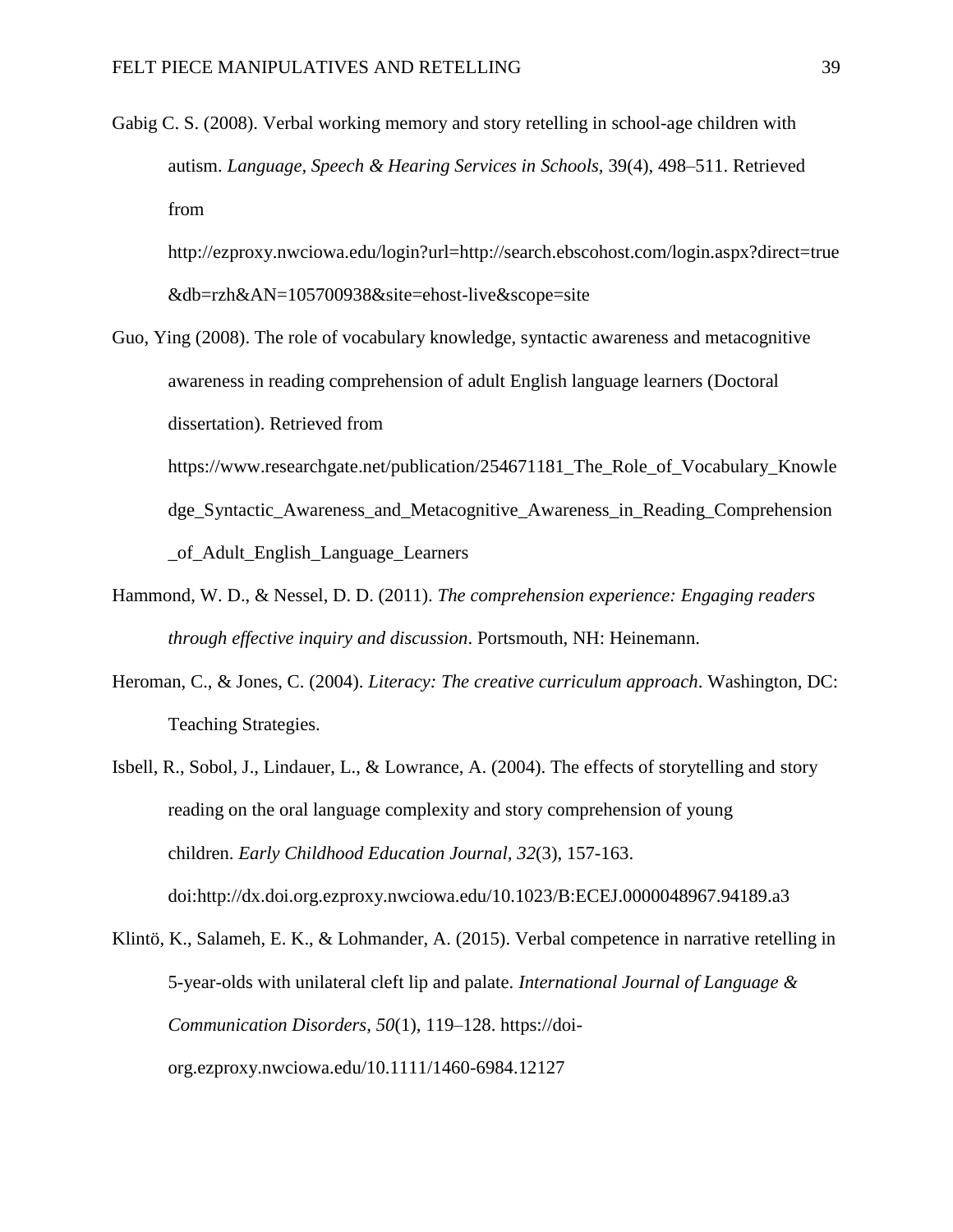- Lepley, A. N. (2001, June). How puppetry helps the oral language development of language minority kindergartners (Doctoral dissertation). Retrieved May 26, 2018, from https://gse.gmu.edu/assets/docs/lmtip/vol1/A.Lepley.pdf
- Mattoon, C., Bates, A., Shifflet, R., Latham, N., & Ennis, S. (2015). Examining computational skills in prekindergarteners: the effects of traditional and digital manipulatives in a prekindergarten classroom. *Early Childhood Research & Practice, 17*(1). Retrieved from http://link.galegroup.com.ezproxy.nwciowa.edu/apps/doc/A429735029/AONE?u=nwcoll ege&sid=AONE&xid=33775084
- McDonough, A. (2016). Good concrete activity is good mental activity. *Australian Primary Mathematics Classroom, 21*(1), 3-7. Retrieved February 07, 2019, from https://eric.ed.gov/?id=EJ1096473.
- Moyer, P. (2001). Are we having fun yet? How teachers use manipulatives to teach mathematics. *Educational Studies in Mathematics, 47*, 175-197.
- Nordberg, A., Dahlgren Sandberg, A., & Miniscalco, C. (2015). Story retelling and language ability in school-aged children with cerebral palsy and speech impairment. *International Journal of Language & Communication Disorders, 50*(6), 801-813. doi:10.1111/1460- 6984.12177
- Petersen, L. A., & McNeil, N. M. (2012). Effects of perceptually rich manipulatives on preschoolers counting performance: Established knowledge counts. *Child Development, 84*(3), 1020-1033. doi:10.1111/cdev.12028
- Robertson, L., Dow, G. A., & Hainzinger, S. L. (2006). Story retelling patterns among children with and without hearing loss: Effects of repeated practice and parent-child attunement. *The Volta Review, 106*(2), 147-170. Retrieved February 9, 2019, from